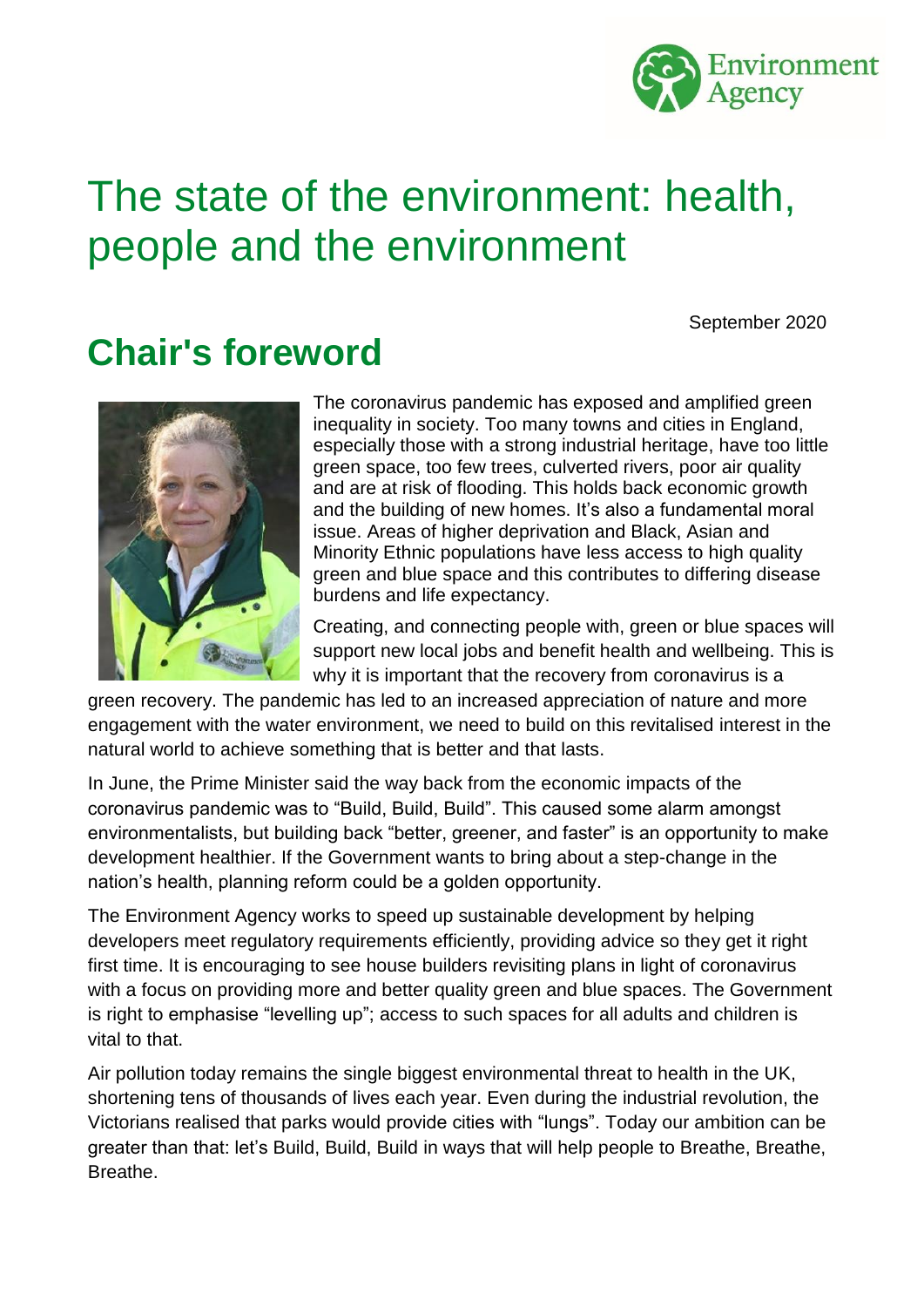Steered by the ambition of the 25 Year Environment Plan, the principle of net gain, and the idea of natural capital, we can improve the country's health through the choices Government, businesses and individuals make. These range from multibillion-pound investments in green infrastructure and procurement, to healthy choices such as walking and cycling to work, or putting in place property level resilience to reduce the disruption caused by flooding, which is known to have significant mental health impacts.

In June, Dr Maria Neira, Director of Environment, Climate Change and Health at the World Health Organization, said: "The world has gathered around one goal: the race to zero deaths from COVID-19. A healthy recovery from this pandemic means we need to continue and expand this race to zero deaths from climate change and environmental pollution, a race to zero people pushed into poverty because of health costs, to zero people breathing polluted air."

Through regulation of the waste, water, nuclear and carbon intensive industries, through our flood resilience work, and by heading to net zero by 2030, the Environment Agency is reducing emissions from industry, creating cleaner rivers and bathing waters, and helping to mitigate the worst impacts of climate change. There are some great examples in this report. Our work to connect people on the Fylde coast to their beaches has drawn on social prescribing through doctors' surgeries; we have restored Middlesbrough's becks to connect the community with water and wildlife, and we are helping people find rest and relaxation outdoors through angling.

The physical and mental health of everyone depends on quality green and blue space, and it reduces the burden on the NHS. At a time when there is such widespread recognition of these essential facts, we should value work to protect and enhance the natural world highly.

Thank you to the team for this timely report.

Emma Howard Boyd, Chair of the Environment Agency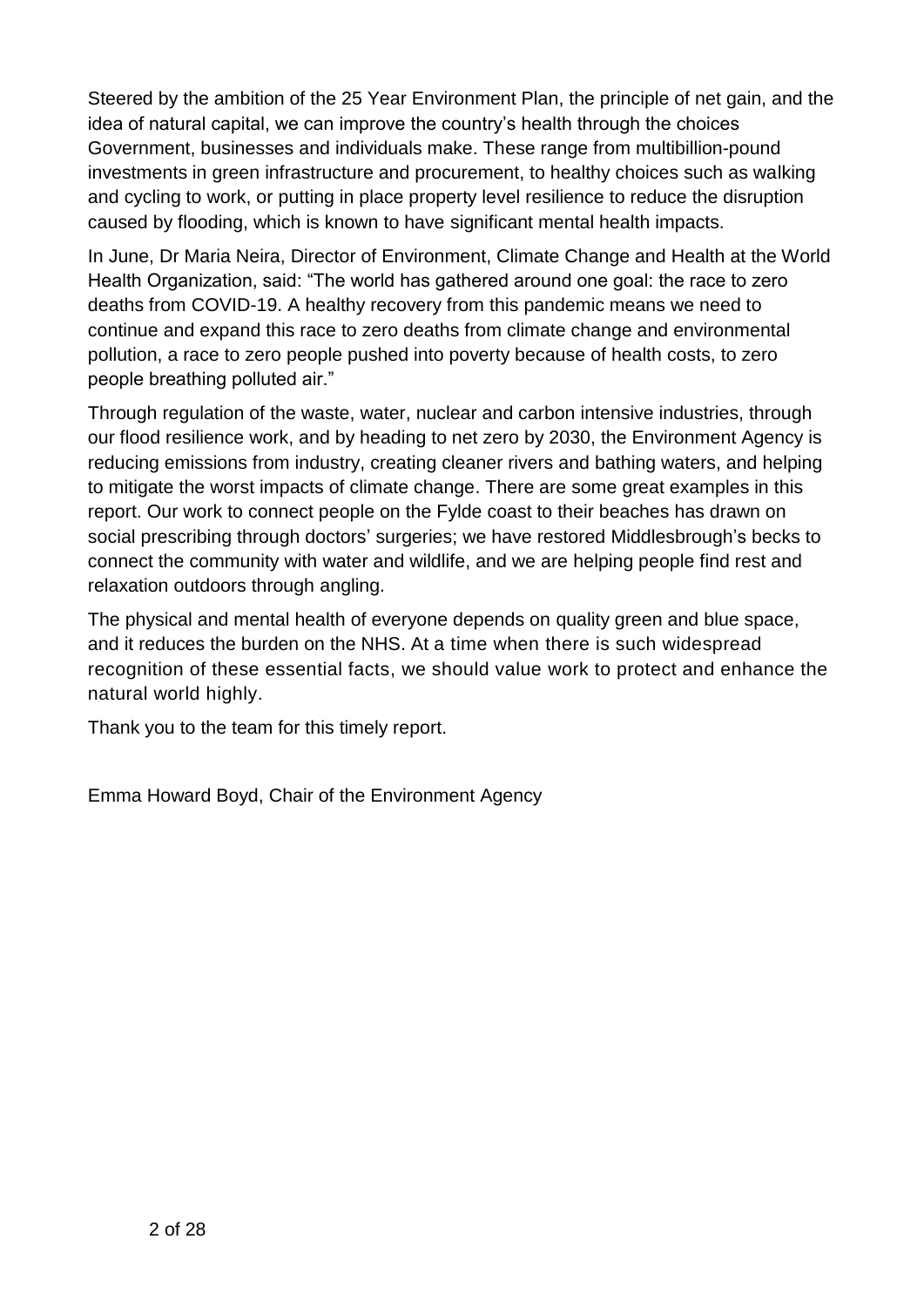# <span id="page-2-0"></span>**Main findings**

- Air pollution is the single biggest environmental threat to health in the UK, shortening tens of thousands of lives each year
- After air pollution, noise causes the second highest pollution-related burden of disease in Europe, and is responsible for more life years lost than lead, ozone or dioxins
- There is emerging evidence of health effects from lower levels of pollution, although these are not currently well understood
- Antimicrobial resistant microbes are becoming more common in the environment due to contamination, meaning infectious illnesses may become harder to treat
- Mental health conditions are increasing they are the largest single cause of disability in the UK, and can be caused or affected by pollution, flooding and climate change
- There is substantial and growing evidence for the physical and mental health benefits of spending time in the natural environment, but children are engaging less with nature
- Exposure to pollution, and access to the natural environment are not equally distributed across society - people living in deprived areas often have poorer quality environments with less accessible green space
- Equality of access to, and connection with, a healthy natural environment would save billions of pounds in healthcare costs and reduced economic activity every year
- There are opportunities to improve health through the choices government, regulators, businesses and individuals make in creating and contributing to healthier, greener and more accessible environments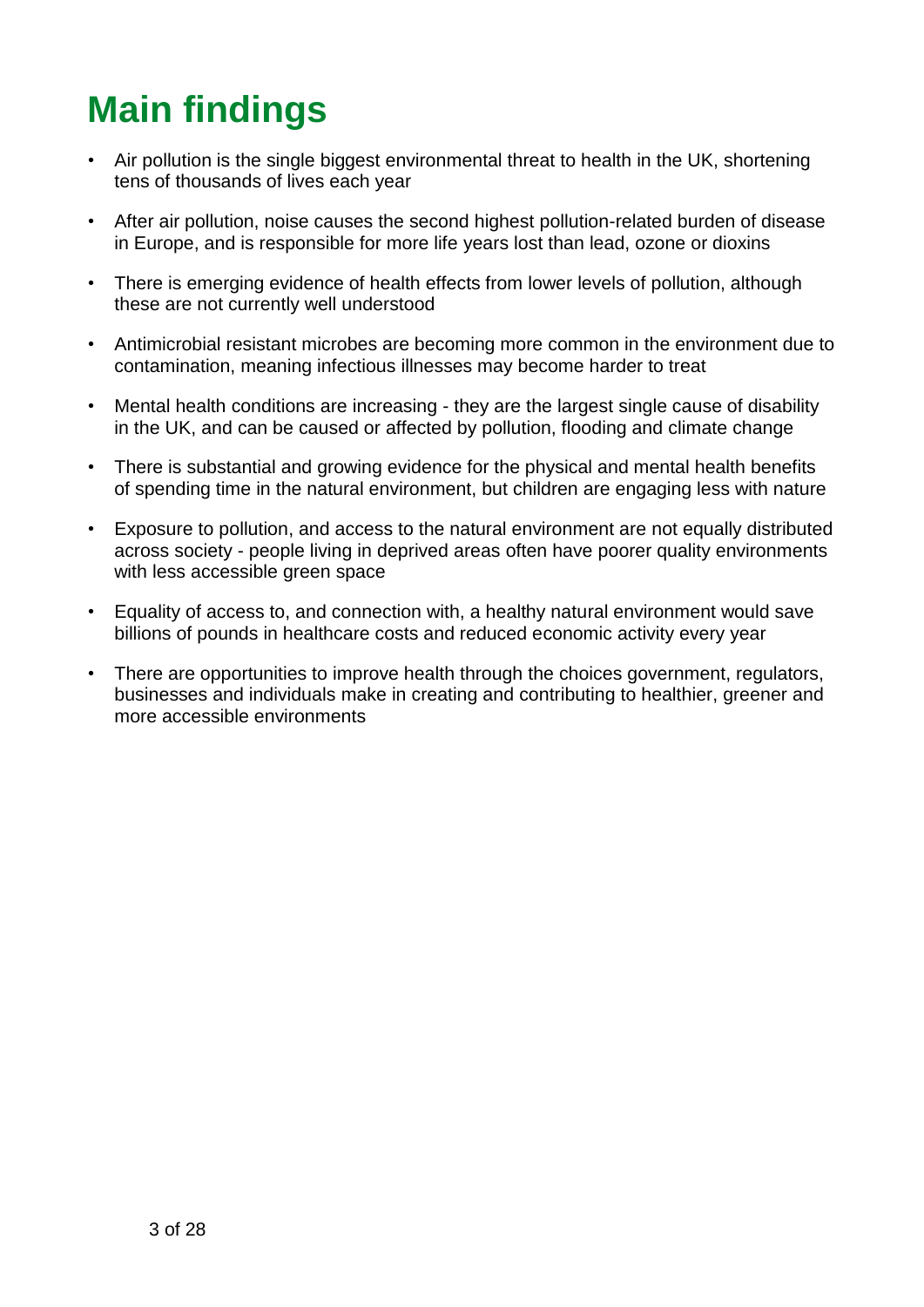# <span id="page-3-0"></span>**Contents**

#### **Note**

Preparation for this report started before the Covid-19 pandemic. References to Covid-19 are still the subject of much research and investigation.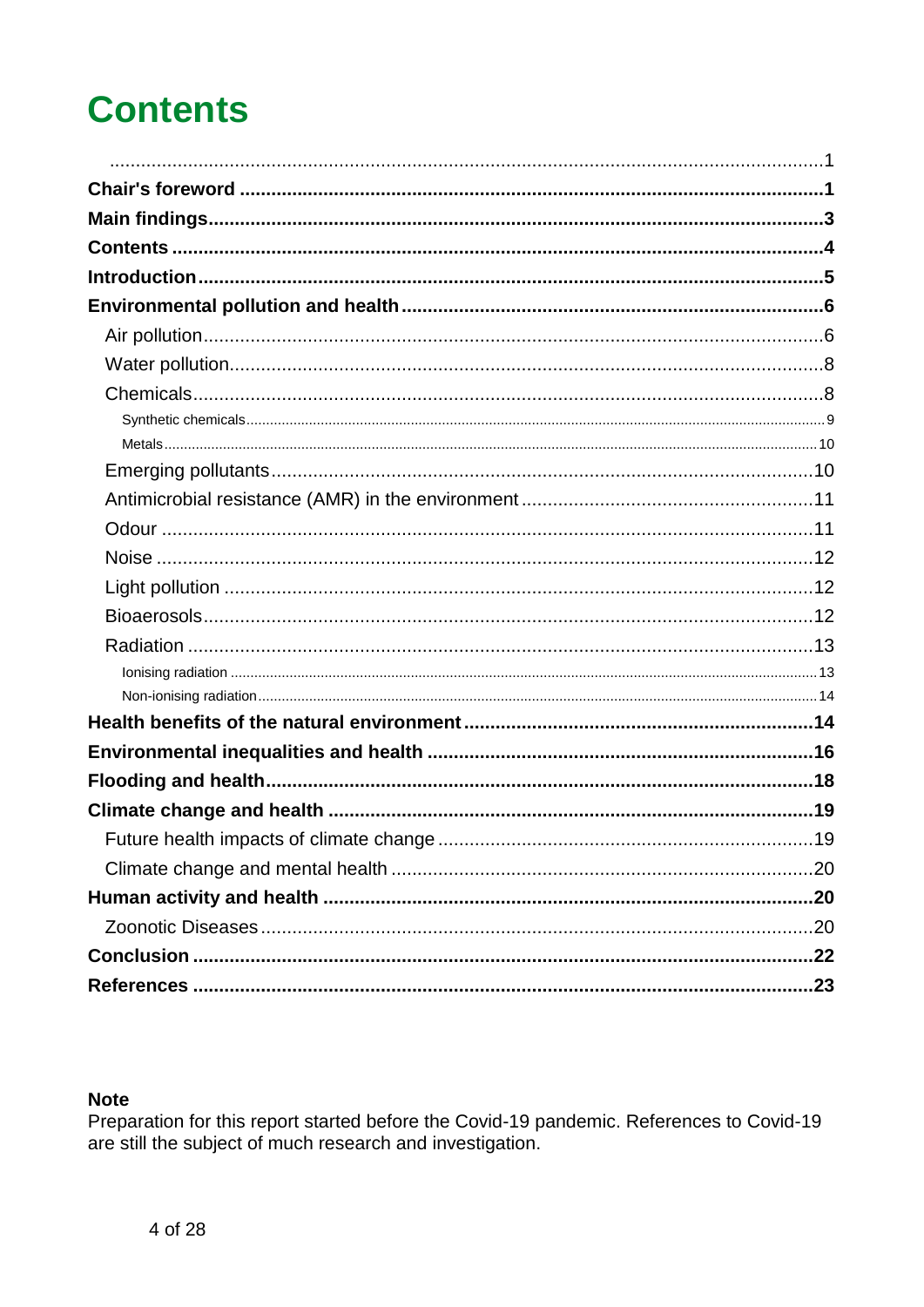# <span id="page-4-0"></span>**Introduction**

This report focuses on the relationship between human health and people's access to and connection with a clean, high quality natural environment. It presents information on England's environment, and people's exposure to environmental pollutants, flooding and climate change in relation to human health. It highlights environmental inequalities that contribute to differences in health outcomes for people in England. Case studies throughout the report demonstrate the role played by the Environment Agency in protecting and enhancing the environment, and how this benefits people's health.

Health is often understood in different ways by different people. In 1948 the World Health Organization defined health as 'a state of complete physical, mental and social wellbeing and not merely the absence of disease or infirmity'. 1 Wellbeing includes people's satisfaction with life, and their feelings that the things they do in their life are worthwhile.<sup>2</sup> This view allows people to experience good health at all life stages and even during some physical illness.<sup>3</sup> Human health is affected by the surrounding environment in many and complex ways (figure 1).



#### <span id="page-4-1"></span>**Figure 1. Determinants of human health and wellbeing.**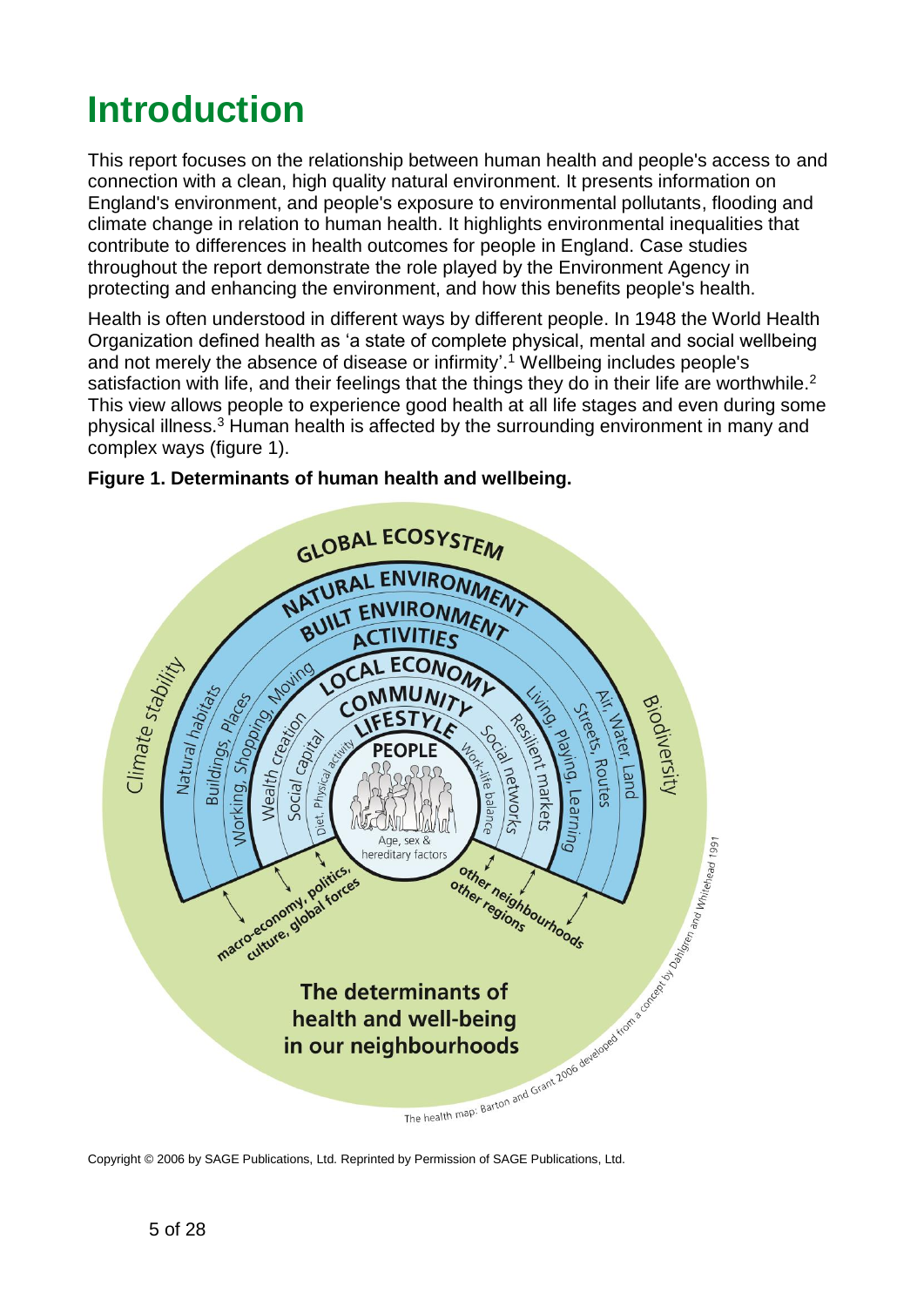Pollution can damage people's health throughout their lives and even before birth. Scientific research is revealing more about the connections between human health and the quality of the environment. It is beginning to identify the mechanisms by which people's exposure to and interaction with the natural environment can affect their wellbeing. There is increasing recognition that human health depends ultimately on the health of the natural world, its species and ecosystems.

# <span id="page-5-0"></span>**Environmental pollution and health**

The health benefits of clean air, land and water have been recognised by people throughout history and across cultures. England's rapid industrialisation and urbanisation led city-dwelling Victorians to flock to the coast and countryside to improve their health and wellbeing and escape polluted cities. Also during this time, the introduction of sewers and indoor plumbing revolutionised public health, forming the basis of modern sanitation and drinking water systems.

Since the 1950s, legislation and regulation have reduced industrial emissions and made England's air, land and waters safer and cleaner. Some pollutants, however, are posing increasing risks, or finding new routes into the environment. For example, changes to the composition and treatment of waste, have led to new challenges in preventing soil contamination from spreading of treated sewage and other biowaste.

Many pollutants can affect health through long-term, low level exposure. Knowledge of these processes is still in its early stages. Further research into the potential health effects of long-term, low level exposure to synthetic chemicals is required. Antimicrobial resistant bacteria are becoming widespread in the environment and pose a serious and rapidly growing threat to human health. Emerging pollutants such as microplastics and nanomaterials potentially pose new risks to health which we need to understand.

Despite the many gaps in the understanding of the effects of environmental pollution on health, it is known that the contribution to the overall burden of disease is significant. The World Health Organization (WHO) estimate that environmental factors contribute about 14% of the total burden of disease in the United Kingdom.<sup>4</sup>

## <span id="page-5-1"></span>**Air pollution**

Air pollution is the single greatest environmental threat to health in the UK.<sup>5</sup> Air pollution can have short-term, immediate effects on health, such as wheezing and coughing, and can exacerbate pre-existing conditions. Long-term exposure to air pollutants in the UK shortens tens of thousands of lives every year and reduces average life expectancy by several months.<sup>6</sup> An estimated 5% of total mortality in England can be attributed to small particulate matter (PM<sub>2.5</sub>) alone.<sup>7</sup> Children, the elderly and those with pre-existing conditions are the most vulnerable to the health effects of air pollution.<sup>8</sup>

<span id="page-5-4"></span><span id="page-5-3"></span><span id="page-5-2"></span>Long-term exposure to air pollution has been associated with dementia, heart disease, stroke and some cancers.<sup>[6](#page-5-2)</sup> Small particulate matter is inhaled and some of the smallest particles can enter the bloodstream, making it particularly harmful. The particles are transported in the blood, potentially exposing all cells in the body. Children's development before and after birth can be affected. There is some emerging evidence that these effects could include the development of the brain. $9$  Air pollution may also affect both susceptibility to infections and the effectiveness of the antibiotics used to treat them.<sup>10</sup> Air pollution can cause chronic diseases. Some of these have been identified as increasing the risk of severe Covid-19 symptoms. It has been suggested that there may be an association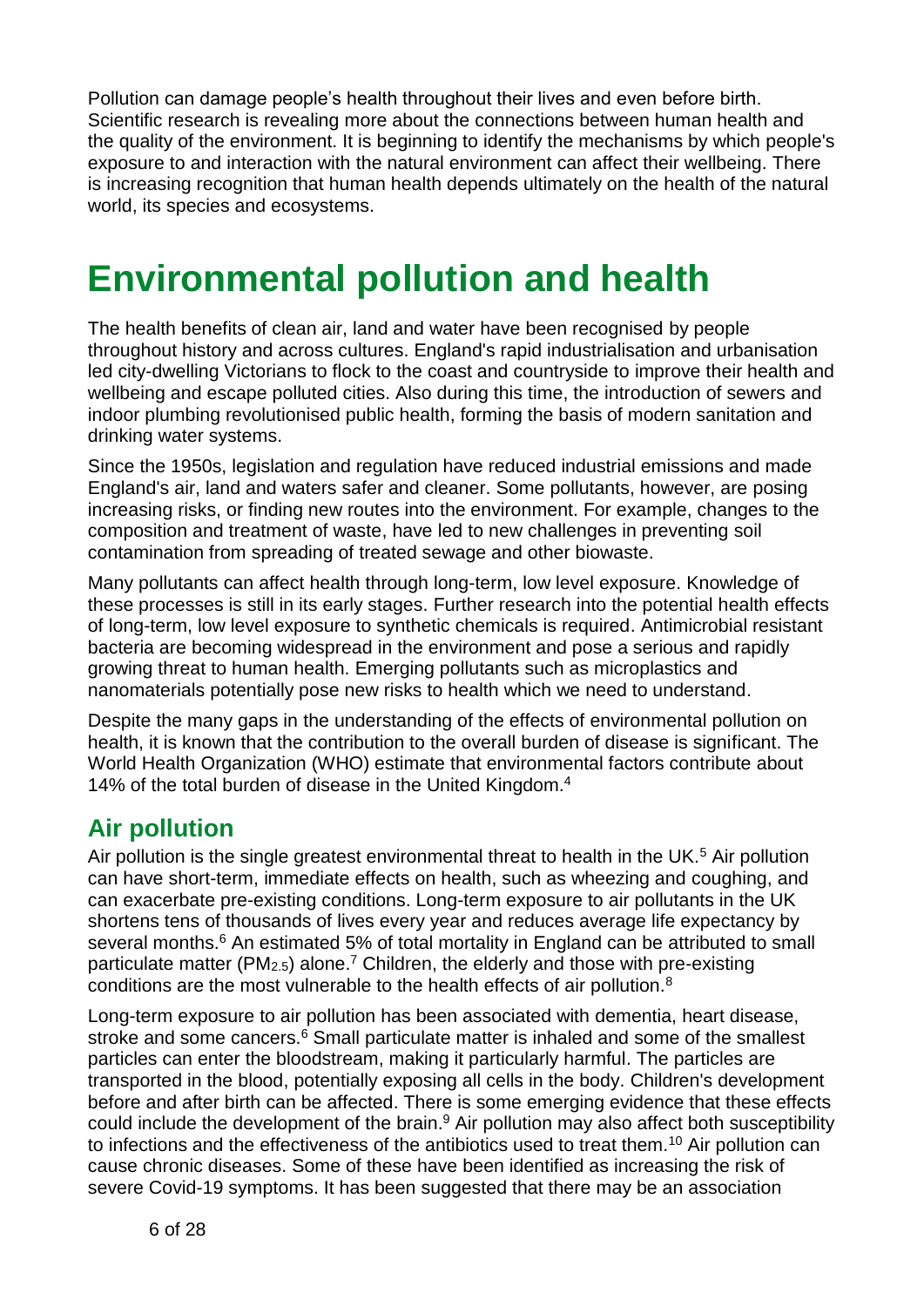between levels of air pollution and the severity of Covid-19 symptoms. Further work is required to clarify the magnitude of this association.<sup>11</sup>

<span id="page-6-0"></span>Emissions of some air pollutants have massively reduced over recent decades as a result of improved technology, environmental policy and regulation.<sup>12</sup> This has had significant health benefits. Figure 2 shows that the number of UK deaths attributable to long-term nitrogen dioxide (NO2) and PM2.5 exposure reduced by 44% and 56% respectively between 1970 and 2010.<sup>13</sup>





<span id="page-6-2"></span>Road transport and household wood burning are major contributors to outdoor air pollution and pollution remains at illegal levels in some roadside locations.<sup>14</sup>

Particulate matter and NO2 alone have been estimated to have health costs of around £22.6 billion every year.<sup>[9](#page-5-3)</sup> Poor health associated with, or exacerbated by, air pollution leads to time off work and reduced productivity. Illness associated with air pollution affects children's education and can lead to fewer employment options in adult life.

Ammonia emissions, mainly from agriculture, can cause localised odour issues in rural areas. <sup>15</sup> Ammonia combines with other pollutants in the atmosphere to form secondary particulate matter. This particulate matter can be transported across large distances, with associated health effects on a wide population.[12](#page-6-0) Ammonia emissions have been increasing in the UK since 2013, although this reverses the trend of a long-term decrease since 1998.<sup>16</sup>

Ozone is a secondary pollutant formed when other air pollutants react with each other in the atmosphere. It is a significant hazard to health in the UK in some areas during the summer months.<sup>17</sup> It causes respiratory problems and increased numbers of hospital admissions when levels are high. Background levels of ozone have increased in rural and urban areas over recent decades.<sup>18</sup>

<span id="page-6-1"></span>Indoor air pollution, caused by open fires, wood burning stoves, cooking and use of household products containing chemicals, is also a major contributor to ill health.<sup>[18](#page-6-1)</sup>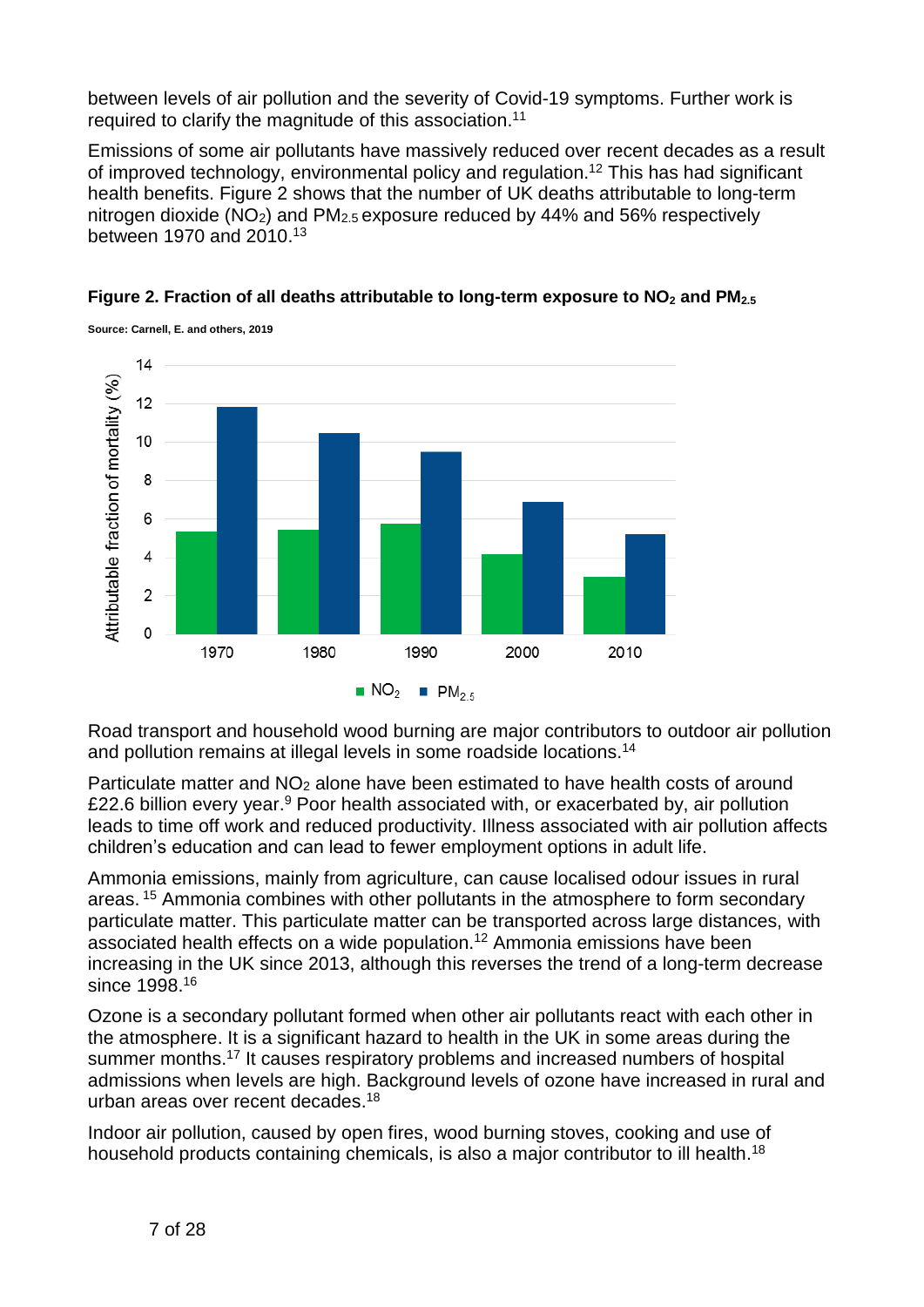## <span id="page-7-0"></span>**Water pollution**

Everyone in England has access to safely managed drinking water supplies. The introduction of sanitation measures, such as piped water and sewage management, in the 19th century prevented deaths from water-borne diseases. It's difficult to know how many lives have been saved in England through sanitation, but it's estimated that worldwide, lack of safe drinking water and sanitation is responsible for around 1.6 million deaths every year.<sup>19</sup>

<span id="page-7-2"></span>Groundwaters, which supply around 30% of the country's drinking water $20$  have been deteriorating in quality over the last 60 years.<sup>21</sup> A major cause of this is nitrates from agriculture. Nitrate limits for drinking water are set to prevent methaemoglobinaemia ('blue baby' syndrome) and thyroid impacts in bottle fed babies, who are the most vulnerable population. These limits are based on short-term effects but are also considered protective for any long-term effects.<sup>22</sup> Nitrate levels in UK drinking water do not exceed international thresholds for health protection although sometimes this is managed by blending of water sources.

The quality of England's surface water bodies has generally improved over recent decades, but progress has not continued in recent years.[21](#page-7-2) Coastal and inland waters can become contaminated by microorganisms from sewage, livestock and wildlife, which can cause infections. The quality of designated coastal bathing waters in England is assessed by measuring the levels of certain bacteria. Figure 3 shows that bathing water quality has improved over the last 30 years, with 98.3% passing minimum standards and 71.4% at excellent status in 2019.



#### **Figure 3. Trend in bathing water classification 1995 to 2019**

Bathing and use of designated bathing beaches is only one of the water-contact activities in the UK. Other water sports, including wild swimming in rivers and lakes, are increasing in popularity and often in areas not covered by protective water quality legislation.

## <span id="page-7-1"></span>**Chemicals**

Chemicals are used by everyone, every day. Many of these products are beneficial to society and have brought improvements in health, hygiene and safety. The health risks of many substances are assessed by chemical companies or regulatory bodies in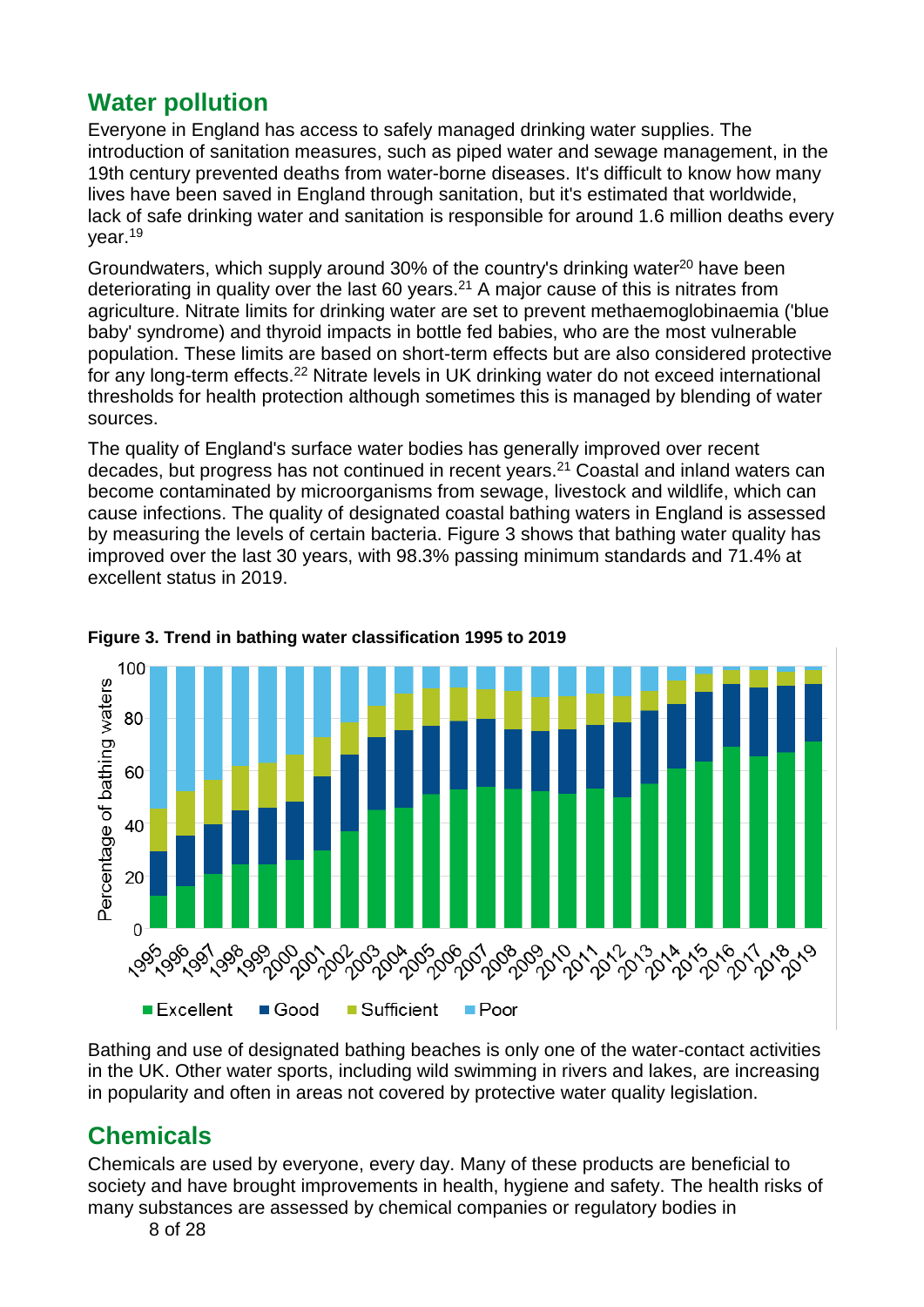accordance with legislation, and are reviewed if new knowledge emerges. In some cases, the decision to allow chemicals to be used depends on whether safer alternative products are available.

Chemicals enter the wider environment through pathways including:

- industrial and transport emissions to air, and their deposition to land and water
- urban drainage and waste water
- run-off of pesticides from the land to water bodies
- spreading of manures and sewage sludge to soils
- run-off of metallic mining waste to water bodies

### <span id="page-8-0"></span>**Synthetic chemicals**

Synthetic chemicals are used very widely, including in agriculture, healthcare and in people's homes and workplaces. Products containing synthetic chemicals include paints, plastics, cleaning and personal care products and fire retardant furniture.

Since 1950, more than 140,000 new chemicals have been synthesised globally. Those produced in the largest amounts are now dispersed throughout the environment, and people worldwide are exposed to them.<sup>23</sup> A large number of new chemicals are produced and used each year, and it takes time to build up evidence on their hazards and risks. In addition, most chemicals degrade over time, and information on the by-products of this degradation are not always available. To date over 22,000 different synthetic chemicals have been registered in Europe as being produced in volumes over one tonne a year.<sup>24</sup> In 2017, 81 million tonnes of chemicals hazardous to the environment were produced in Europe, including the UK.<sup>25</sup>

Relatively little is known about the longterm health effects of many common

### **Case study - Regulating the chemical industry**

The Environment Agency works with the Health and Safety Executive to assess the risks of chemicals under the REACH Regulation. By law, chemical companies are responsible for demonstrating that their chemicals can be used safely. We work with other organisations, providing advice on when to instruct companies to perform additional testing and impose additional controls where we think they have not gone far enough.

We develop environmental quality standards for the water environment to protect people and wildlife from the harmful effects of chemicals. We have also produced guidance to allow local authorities and others to assess the health impacts of contaminated land.

More broadly, we also regulate chemical emissions to air, land and water, using Emission Limit Values. These standards are developed at European, UK and local levels, working with Public Health England and others.

pollutants that people are exposed to at low levels in the home and the wider environment. There is no strong evidence that everyday, low-level exposure to synthetic chemicals is causing health effects, but more research is needed. Acute toxic effects are easier to study and are therefore better understood than the effects of long term, low-level exposure.

Some of the chemical groups of greatest health concern are:

- bisphenol A and phthalates, used in plastics manufacturing<sup>[8](#page-5-4)</sup>
- perfluorinated compounds (PFCs), used in a wide range of products such as stain- and water-repellent fabric coatings, and non-stick cooking equipment<sup>26</sup>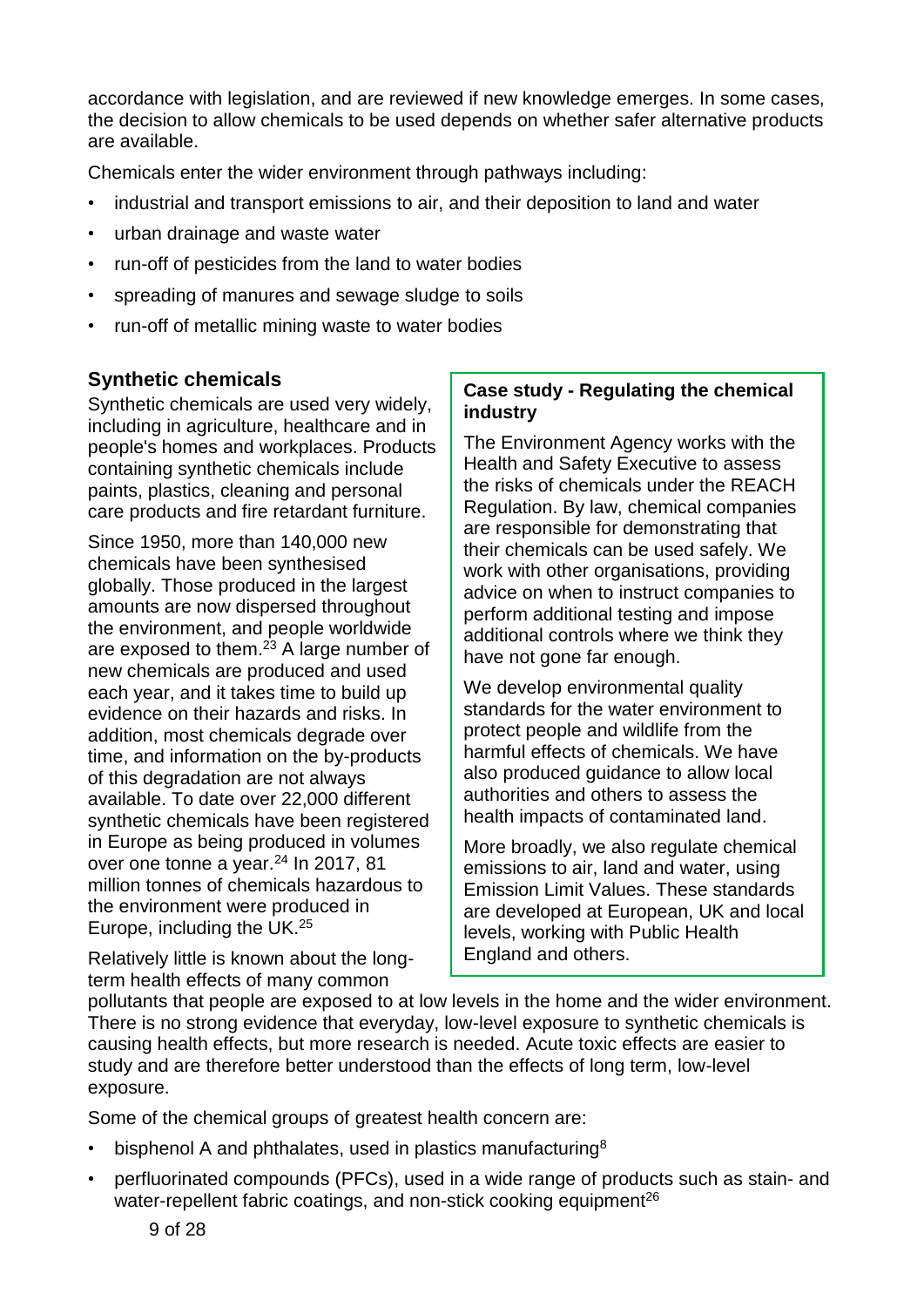• dioxins and polychlorinated biphenyls (PCBs), which are by-products from a range of industrial sectors<sup>27</sup> and are also released through uncontrolled burning such as household coal and wood fires<sup>28</sup>

These chemical groups are of great concern because of their potential effects, such as interference with hormones. Many chemicals are designed not to breakdown and can therefore persist in the environment for a long time. Many of them also accumulate in the tissues of humans and animals, becoming more concentrated as they travel up through the food chain.<sup>[3](#page-4-1)</sup> People are continually exposed to them at low levels in the environment and via food. Human milk is a good way to monitor background levels in the population. European data shows that levels of dioxins in human milk have been declining over recent decades as a result of better industrial regulation and cleaner technologies.<sup>29</sup>

There is also growing evidence that the mixtures of chemicals people are exposed to can pose risks to health that cannot be predicted from their individual properties. Some people will be more susceptible to the effects of chemicals as a result of natural genetic variation among individuals.[8](#page-5-4) 

Growth and innovation in the chemical industry will increase levels of synthetic chemicals in the environment. Global chemical production has almost doubled since 2000 and is anticipated to continue growing.<sup>30</sup> This will create research and regulatory challenges in ensuring the risks to human health are minimised.

### <span id="page-9-0"></span>**Metals**

Metals are present everywhere in the environment, and come from both natural and manmade sources. Some metals in very low quantities, for example iron, are essential to help our bodies to function properly. Others can be very harmful and they are monitored and controlled in order to protect public health. Some metals accumulate in the body over time and can cause adverse health effects on the nervous, respiratory, immune and other body systems. Industrial and municipal emissions of historically used toxic metals such as lead and mercury are in decline as a result of regulation.<sup>[14](#page-6-2)</sup> Even when emissions have stopped completely, levels can remain elevated for long periods. This is often found in urban soils, and land and water affected by historical mining.

Advances in technologies have also seen emerging elements such as the rare earths and lithium being increasingly used. Understanding of how they behave in the environment, and their effects on health is still in its early stages.

Exposure to some metals is increasing as a result of increasing amounts of road traffic. Brake wear produces particles of metals such as arsenic, nickel and copper, which can all be toxic at certain doses. The particles are so small that they are capable of entering the lungs with some being absorbed into the bloodstream.<sup>8</sup>

### <span id="page-9-1"></span>**Emerging pollutants**

A pollutant is considered to be 'emerging' if it is either a new presence in the environment or it is newly understood to be a hazard to the environment or human health. For example, understanding of the human health impacts of microplastics, which enter people's bodies via the air, land and water environments, is still at a very early stage.<sup>31</sup> Some of the main sources of microplastics in the environment are:

- synthetic fabrics
- road marking paints
- packaging products
- road vehicle tyres

10 of 28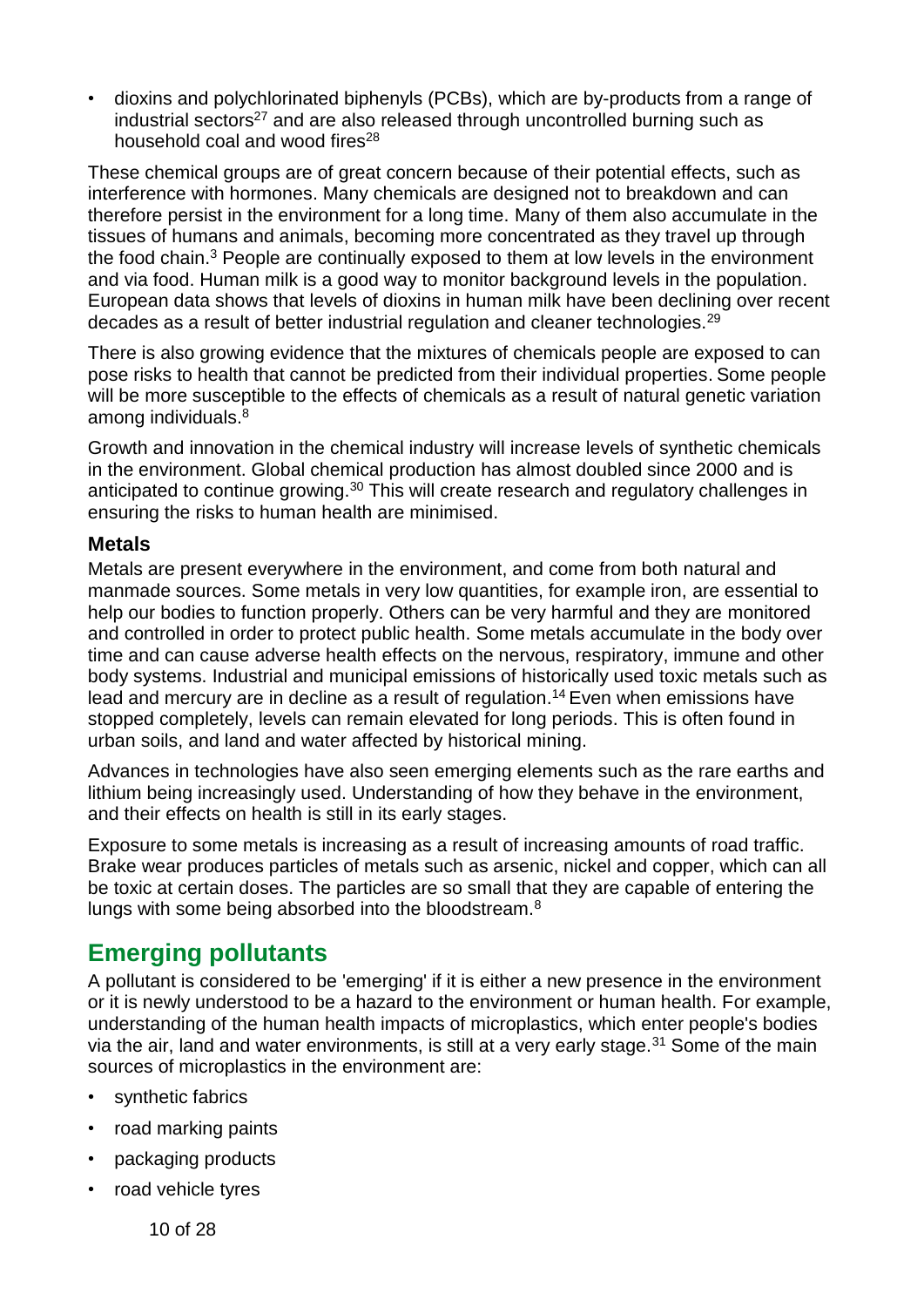Nanoparticles are increasingly common in everyday items such as sunscreens and cosmetics, as well as in anti-fouling boat paints. They can enter the water environment and can have negative effects on aquatic life.<sup>[21](#page-7-2)</sup> The effects on human health are less well understood.

## <span id="page-10-0"></span>**Antimicrobial resistance (AMR) in the environment**

The modern world depends heavily on effective healthcare to limit illness and premature deaths in humans, and effective control of livestock diseases. Central to both of these is the use of antimicrobial substances such as antibiotics and antifungals to treat infectious diseases and to protect people following procedures such as surgery and chemotherapy. Through genetic changes, antimicrobial resistance can occur naturally over time. The overuse of antimicrobials in humans and livestock has accelerated this process leading to antimicrobials resistant microbes arising, persisting and spreading in the environment.<sup>32</sup> These microbes include:

- <span id="page-10-2"></span>• Bacteria, linked to rising resistance to tuberculosis drugs
- Viruses, linked to rising resistance to HIV antiretrovirals and influenza antivirals
- Protozoans, linked to rising resistance to antimalarial drugs
- Fungi, linked to rising resistance to antifungal drugs

<span id="page-10-3"></span>Resistant microbes are spread into the environment chiefly from sewage and agricultural waste.<sup>33</sup> Antimicrobial drugs are also released from these sources and can directly influence the evolution and selection of resistant organisms in the natural environment.<sup>34</sup> Manufacturing waste from the pharmaceutical industry can also be a source of these contaminants, although the scale of this is uncertain.[32](#page-10-2)

<span id="page-10-4"></span>Antimicrobial drug resistant infections are becoming more common. In the past AMR was seen as a problem just for hospitals, but increasingly patients are acquiring resistant infections elsewhere.<sup>35</sup> Evidence suggests that the environment is a significant source and reservoir of AMR.[33](#page-10-3) One UK study has linked exposure to AMR organisms in coastal waters to their colonisation of the guts of surfers. The study found antibiotic resistant *E. coli* in water samples from 11 out of 97 sampled bathing water locations. The resistant bacteria were also found to be carried by 6.3% of surfers sampled across all of the locations.[35](#page-10-4) Little is known about how exposure to or colonisation by AMR microbes in the environment relate to immediate or future levels of resistant infections in humans.

Some countries are already approaching a situation where therapies that we take for granted simply no longer work.<sup>36</sup> In Europe, antibiotic-resistant infections kill at least 25,000 people every year.<sup>37</sup> A report commissioned by the UK government in 2014 estimated that this could rise to 390,000 by 2050. By then, antimicrobial resistant infections may be the leading cause of death worldwide.<sup>38</sup>

The UK government has developed a national action plan to target antimicrobial use, develop new drugs and technologies, and control the spread of antimicrobial resistant organisms into the environment.<sup>39</sup> Without such large-scale, co-ordinated measures, AMR will cause people to suffer prolonged illness as common infections become more difficult to treat.

## <span id="page-10-1"></span>**Odour**

Odour is a significant environmental cause of public complaints, and has a negative effect on quality of life in affected communities.<sup>40</sup> People in affected communities often report higher levels of other health issues, particularly anxiety and stress-related illness.<sup>41</sup> Concentrations of odour-causing chemicals occasionally exceed odour thresholds at the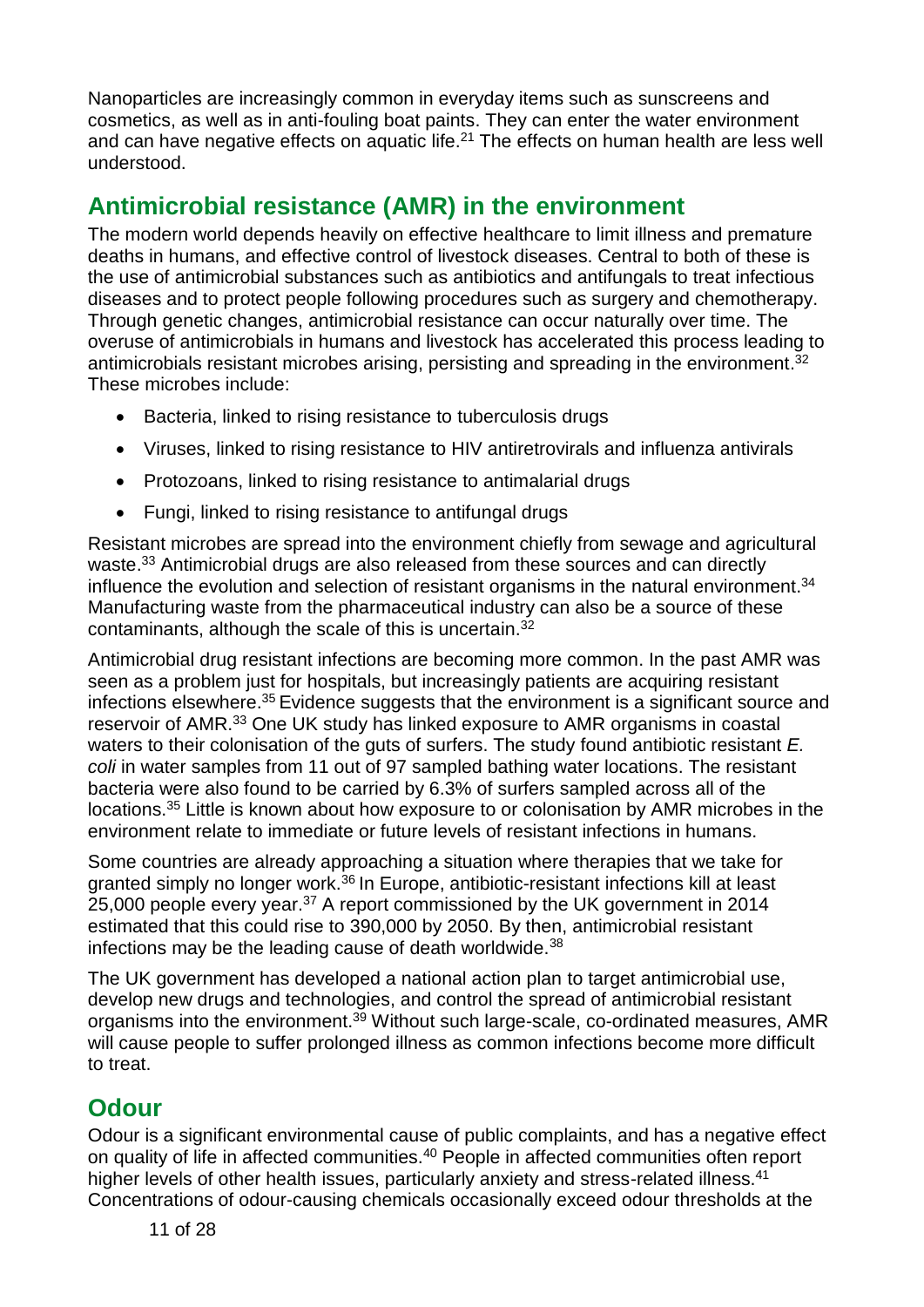boundaries of landfill sites, potentially leading to stress and anxiety amongst local populations.

The main sources of odour pollution across Europe are:

- agriculture
- industrial activity
- waste management (including illegal waste activity)

## <span id="page-11-0"></span>**Noise**

Noise causes the second highest pollution-related burden of disease in Western Europe after air pollution.<sup>[8](#page-5-4)</sup> It is responsible for more life years lost than other pollutants such as lead, ozone and dioxins. $42$  The main source of noise pollution is road traffic.<sup>[3](#page-4-1)</sup> The 2012 National Noise Attitude Survey found that 8% of the population are very or extremely bothered, annoyed or disturbed by noise from road traffic.<sup>43</sup> Recent noise mapping data shows that the number of people in England exposed to road and railway traffic noise exceeding WHO guidelines is 11.5 million and 1.5 million, respectively.<sup>44</sup>

Noise pollution has been linked to:<sup>45</sup>

- sleep disturbance
- severe chronic annoyance
- coronary heart disease
- metabolic health outcomes, such as diabetes and obesity
- disruption to children's learning and development

One study has estimated the medical cost of noise-related hypertension and associated conditions in the UK at £1.09 billion a year.<sup>46</sup> The findings suggested that exposure to noise above recommended levels resulted in an extra 1,169 cases of dementia, 788 strokes and 542 heart attacks over the year studied. The total social cost of road traffic noise pollution, including health costs, productivity losses and chronic severe annoyance, has been estimated to be more than £9 billion annually.<sup>47</sup>

## <span id="page-11-1"></span>**Light pollution**

Obtrusive artificial light causes stress, sleep interruptions and disrupts people's enjoyment of the night sky and the countryside. It can usually be prevented by the correct design and positioning of lights.<sup>48</sup>

## <span id="page-11-2"></span>**Bioaerosols**

Bioaerosols are airborne particulates of biological origin, such as bacteria and fungal spores. They occur naturally in the

### **Case study - Taking action on bioaerosols**

Public concern around potential health impacts of bioaerosols from waste sites and farms has led the Environment Agency to gather evidence on the type and scale of any such impacts. While the research is being carried out we have taken a precautionary approach to regulating the industries involved. We minimise any risk to those living nearby by setting stringent limits on emissions. We are working with Public Health England to better understand potential health risks so that we can move from a precautionary to a risk-based regulatory approach. This will ensure that we can regulate businesses fairly and proportionately while protecting the public.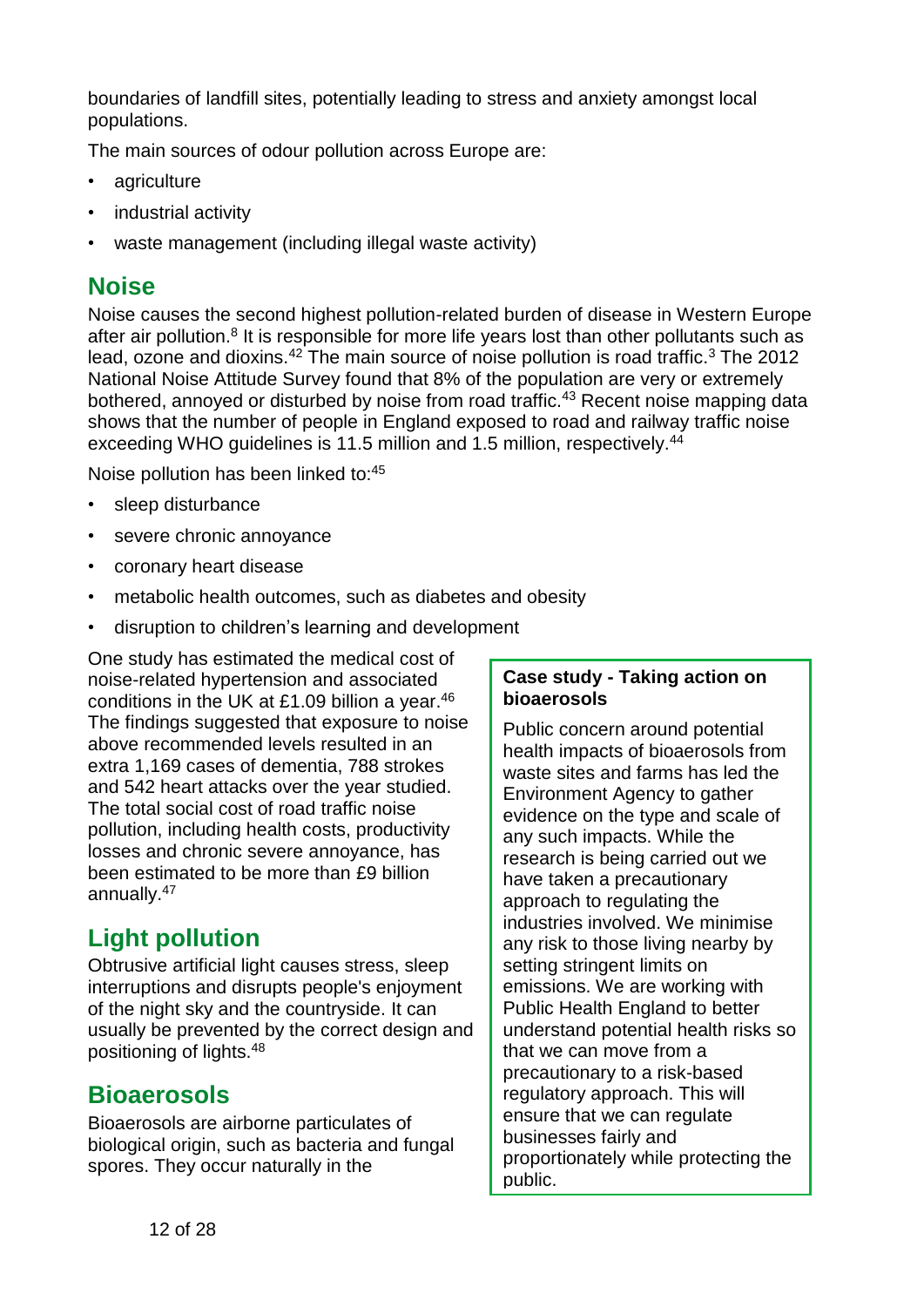environment as well as being emitted by certain human activities. Different combinations of particles are found in different places.

Emissions of bioaerosols, mainly from intensive livestock, composting facilities and spreading of manure and slurry, are sometimes a concern for people living in the surrounding area. Some studies suggest that people living near composting facilities, and children near intensive farming sites may be at increased risk of immune reactions such as asthma.<sup>49</sup> However, there is also a small amount of evidence that some bioaerosol mixtures may have beneficial effects on children's developing immune systems.<sup>[8](#page-5-4)</sup>

## <span id="page-12-0"></span>**Radiation**

### <span id="page-12-1"></span>**Ionising radiation**

Ionising radiation consists of particles, X-rays or gamma rays with enough energy to cause ionisation in the medium through which they travel. The ionised particles can cause damage to surrounding tissues, including DNA damage. The radiation can arise from radioactive materials or cosmic radiation. People are exposed to ionising radiation from a range of natural and human-made sources (figure 4).<sup>50</sup>





**Source: Public Health England, licensed under Open Government Licence v3.0.** 

Natural and human-made ionising radiation both have the potential to cause cancer. The extra cancer risk to the UK public from the very low doses from human-made sources will be extremely small, and hard to detect within the population.<sup>51</sup>

The average annual radiation dose to someone in the UK is 2.7 millisieverts (mSv), of which less than 0.01% is from radioactive discharges from industry. Actual doses vary across the country, depending mainly on the underlying geology that affects levels of naturally occurring radon gas in the air. Radiation doses to people living around nuclear licensed sites from authorised releases of radioactivity were well below the UK limit of one mSv a year when assessed in 2018. $52$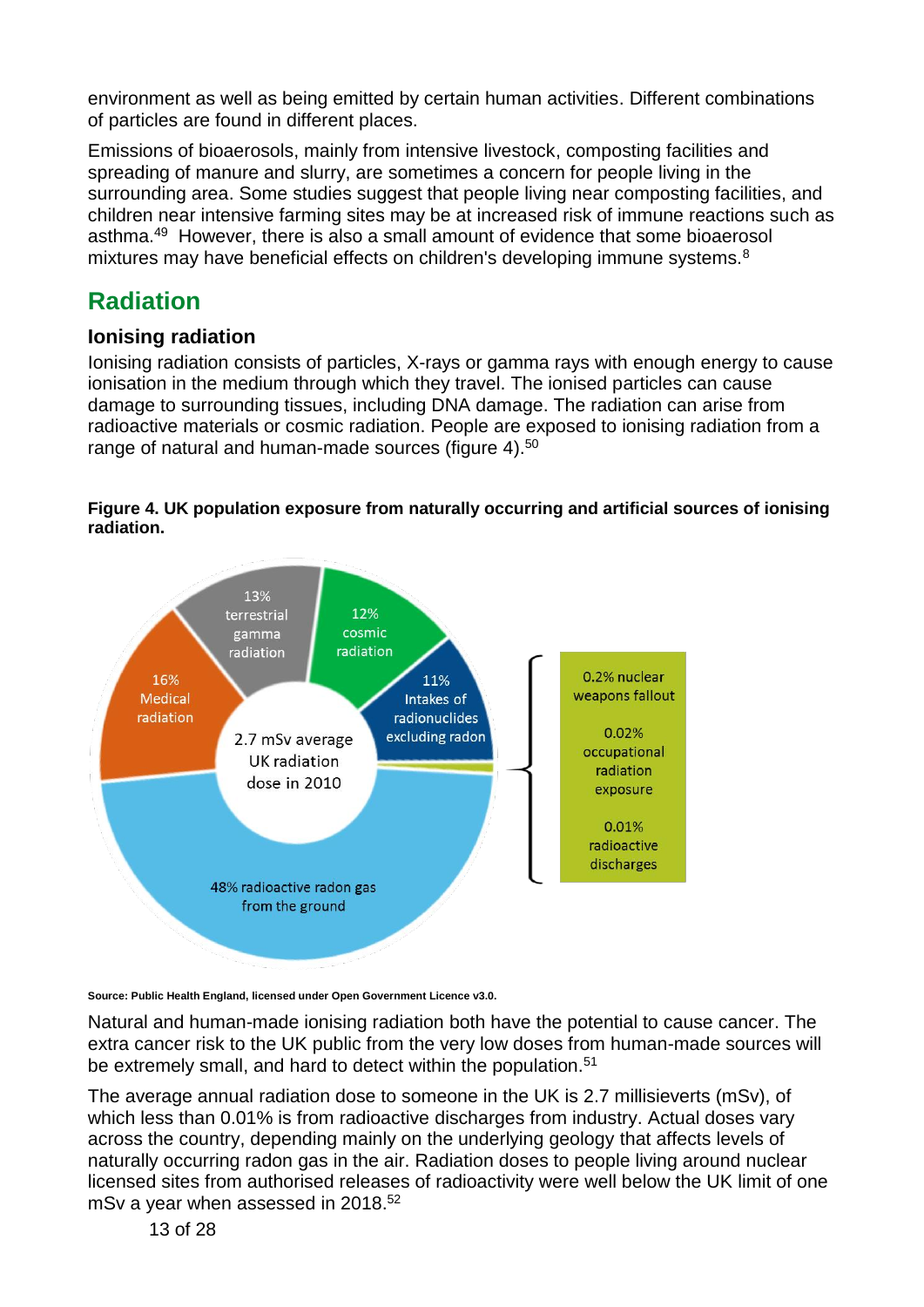Release limits are strict and are set to protect both people and the environment. Worry about exposure to radiation can have health consequences that are out of proportion to the actual risk to the public. Clear and accurate communication of this risk is very important to minimise unnecessary concern.

### <span id="page-13-0"></span>**Non-ionising radiation**

Non-ionising radiation includes:

- visible light
- ultra-violet light
- infra-red radiation
- electromagnetic fields

Sources of electromagnetic fields are used extensively in telecommunications and manufacturing. A large number of studies have been carried out over recent years, with no convincing evidence to suggest health impacts within international exposure guidelines.<sup>53</sup> Ultra-violet light is part of natural sunlight and also forms part of some man-made light sources. It can cause a number of health problems, including skin cancer.

# <span id="page-13-1"></span>**Health benefits of the natural environment**

Many people feel that spending time outdoors does them good mentally and physically. There is now a growing body of evidence which explains how people can benefit from contact with the natural world, which includes vegetated areas in and around cities as well as rivers, beaches and lakes. There has been a rise in the prominence of social

prescribing, where clinicians have recognised the therapeutic benefits of spending time outdoors. They have prescribed walking, gardening or other activities to alleviate mental and physical ailments.

Recent evidence suggests that living in or near to greener environments reduces mortality rates and improves mental wellbeing.<sup>54</sup> A study of over 19,000 people in England looked at the effects of spending 2 hours or more a week in or around open green spaces. The results showed a significant increase in the likelihood of people reporting good health or high wellbeing.<sup>55</sup>

Living near or visiting the coast or rivers and lakes increases people's self-reported levels of mental health and wellbeing.<sup>56</sup> There is also evidence that living closer to these environments is associated with increased levels of physical activity. Proximity to the coast in particular has

### **Case study - North West Active Coast Programme**

The Environment Agency carried out work to improve water quality along the north west coast in partnership with organisations including the National Farmers' Union, water companies and local councils. The work also revealed that communities on the Fylde coast did not feel connected to their local beaches, seeing them as tourist destinations only.

The 'LOVEmybeach' Active Coast programme was launched in 2018, engaging local residents and schools, and linking to social prescribing through doctors' surgeries. So many people were successfully connected to their beaches by the programme that it has now been used as a model for planned programmes elsewhere in England and across Europe.

<span id="page-13-2"></span><https://lovemybeach.org/activecoast/>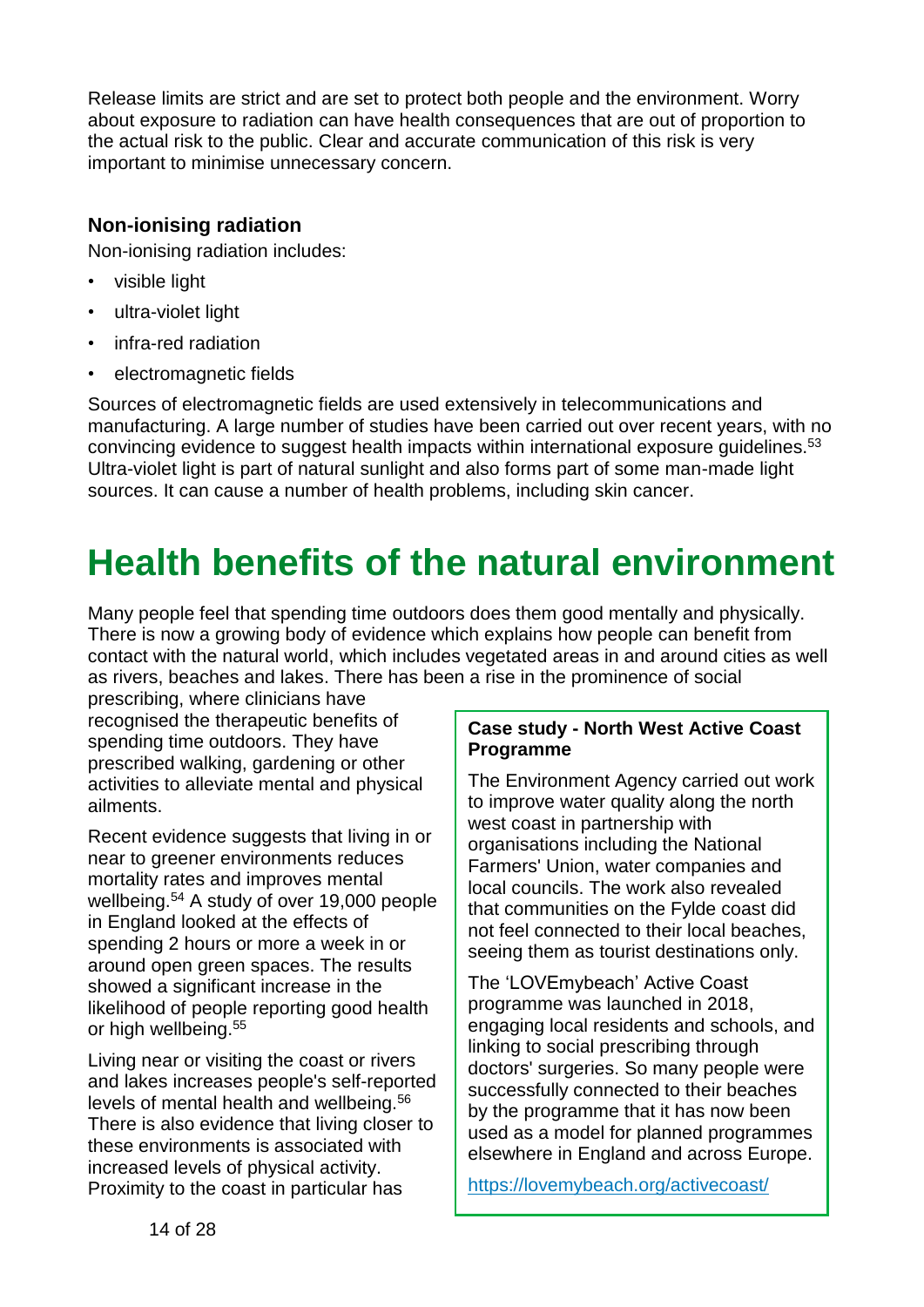been found to increase overall health, and is associated with lower levels of being overweight.[56](#page-13-2) These effects are present across different types of living environment (urban, urban fringe or rural).<sup>57</sup>

One study estimated that people with good access to the natural environment are 22% more likely to be physically active.<sup>58</sup> There is some uncertainty around this figure as physical activity is influenced by a range of factors.

People of all ages benefit from physical activity. It reduces the risk of mental illness, dementia, and physical conditions such as obesity, type 2 diabetes and heart disease. <sup>59</sup> In England obesity alone is responsible for more than 30,000 deaths and is estimated to cost society £27 billion every year. $60$  The social benefits of physical activity in England have been valued at an estimated £2.18 billion a vear, but this could be higher if more people had access to good places to exercise in.<sup>61</sup>

Some studies have found that access to the natural environment increases social contact and community cohesion,<sup>62</sup> which could be having a significant positive impact on health and wellbeing. The sensory experience of being immersed in the natural environment may play a part in the restorative effects on wellbeing. A study of beach visitors found that many people felt the sound of the waves along with other sensory inputs allowed them to clear the 'noise' from their minds. They reported that this created a sense of mental space and relaxation.<sup>63</sup> Three quarters of respondents to an RSPB public opinion survey said that nature has been important source of relief during the Covid-19 lockdown. <sup>64</sup>

To some degree, the wellbeing benefits of spending time in the environment depend upon an individual's sense of connection to nature. Regardless of overall time spent in the environment, people with a strong emotional and cognitive relationship with nature are more likely to state that their lives have meaning and purpose, than those without such a relationship.<sup>65</sup>

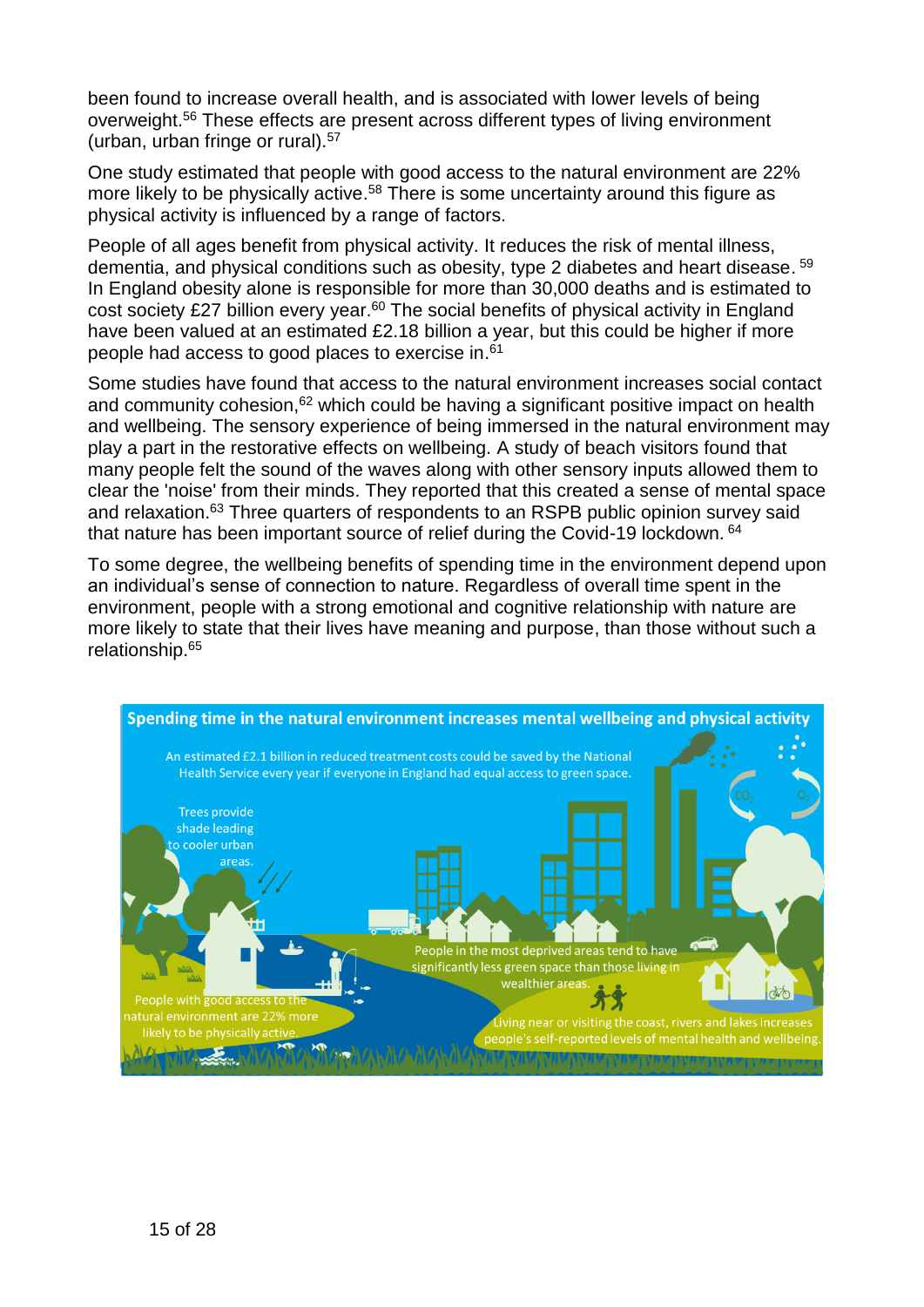Some of the positive effects of the natural environment may be increased when there are higher levels of species or ecosystem diversity.<sup>66</sup> There is evidence to suggest that

exposure to biologically diverse ecosystems may influence the development of a healthy gut microbe community and the immune system in children.<sup>67</sup> Several studies have found that children living on farms, or in homes with more 'farm-like' bacteria in the house dust are less likely to develop asthma.<sup>68</sup> The bacteria are thought to derive from soil, livestock and household pets.

There is a growing focus on better understanding the natural environment and quantifying the true benefits to health. This can be done using a natural capital based approach. Natural capital accounting helps us measure those benefits people and wildlife receive from natural 'assets' such as woodland, parks and street trees. It helps us monitor change, inform decision making and protect them for future generations. The Greater Manchester "Urban Pioneer" project estimates that the city's current natural capital will provide £9

### **Case study - Angling and health**

The Environment Agency supports angling in England by maintaining and enhancing fisheries. Activities include improving fish habitats, re-stocking following fish kills and preventing the spread of damaging non-native species.

A total of 22.5 million days were spent freshwater angling in England in 2015, contributing £1.46 billion to the economy and supporting 27,000 jobs. Angling has been shown to have a multitude of health and social benefits, particularly for those with limited opportunities for other forms of physical exercise. Angling has double the number of participants with long-term illnesses compared to other sports. The vast majority of anglers cite rest and relaxation as an important reason for their participation in the sport.

billion in avoided health costs over the next 60 years.

## <span id="page-15-0"></span>**Environmental inequalities and health**

Good health and wellbeing are not equally enjoyed across society. The term 'health inequalities' is used to describe these avoidable and unfair differences in health between groups of people or communities. The difference in life expectancy between the most and least deprived areas of England has grown since 2010.<sup>69</sup> The difference in healthy life expectancy was around 19 years in the period between 2016 and 2018.<sup>70</sup>

<span id="page-15-2"></span>Inequalities in environmental quality and accessibility all contribute to health inequalities in England. The poorest people often live and work in the most polluted environments.<sup>71</sup> They also have higher rates of underlying health conditions that may make them more vulnerable to the effects of pollution. The government's Chief Medical Officer stated in 2018 that if "everyone had the type of environment currently only available to the most affluent sections of society, people would live longer, healthier, more productive lives with fewer years of ill health."[3](#page-4-1) The NHS could save over £2 billion in treatment costs if everyone in England had equal access to good quality green space.<sup>72</sup>

Analysis has shown that areas of highest deprivation and those with high proportions of ethnic minorities are disproportionately affected by high levels of air pollution.<sup>73</sup> In 2016, nitrogen dioxide exceeded legal limits in the nearest play spaces for 14% of under 16 year olds in Greater London. Two-thirds of these children lived in deprived areas.<sup>74</sup>

<span id="page-15-1"></span>People in the most deprived areas of England tend to have significantly less accessible green space in their locality than those living in wealthier areas.<sup>75</sup> Large areas of green space in deprived urban neighbourhoods often remain unused due to their poor quality.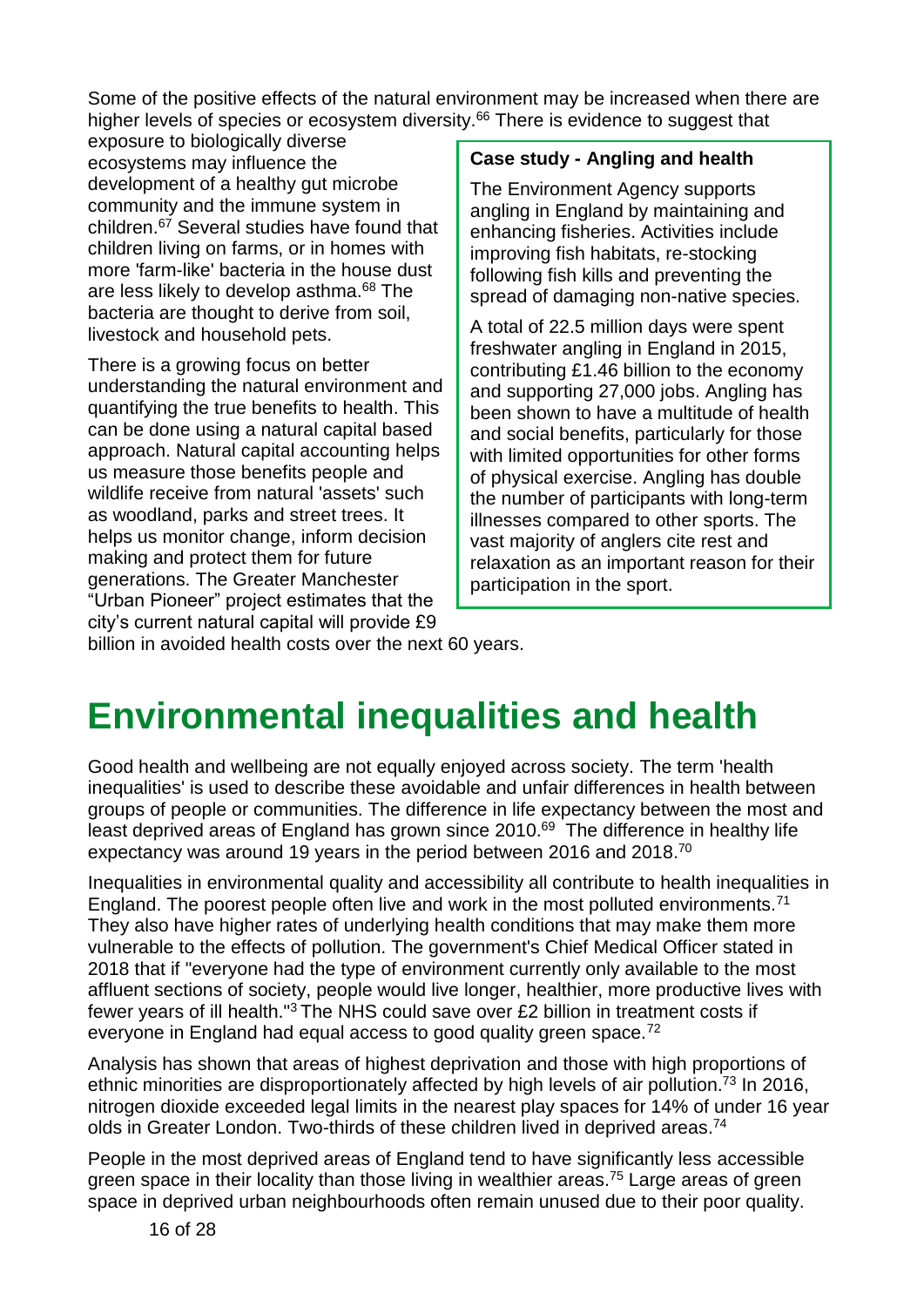Perception of safety is the most important barrier to using local green spaces, as well as facilities such as toilets and cafes.<sup>76</sup>

One study found that city communities with 40% or more black, Asian or ethnic minority residents have access to 11 times fewer green spaces locally than those comprising mainly white residents.<sup>[76](#page-15-1)</sup>

Access to the natural environment is essential for the health and wellbeing of people who would not exercise elsewhere. For example there are over 700,000 regular walkers who are unlikely to replace their walks with exercise elsewhere, should the accessibility or quality of their local environment decline. It is estimated that the loss of this space alone could lead to mortality and morbidity valued at over £450 million a year.<sup>77</sup>

National survey data shows that more people are visiting the natural environment than ever before, with this trend applying broadly to adults across different sectors of society. Increases have been smaller among people of black, Asian and minority ethnic backgrounds (figure 5).<sup>78</sup>

#### **Case study - Middlesbrough becks**

Middlesbrough's becks are a network of small streams running through the city, and located in one of the most deprived areas in the country. The beck corridors break up the built-up areas and provide valuable wildlife habitats. In some places, the becks suffered from issues such as fly-tipping and anti-social behaviour. As a result, 95% of local people saw them as dirty, littered and unsafe areas and did not use them for leisure. Many of the watercourses had been altered from their natural structures, and were difficult to access.

Over 10 years, the Environment Agency worked with the local community, councils and wildlife trusts to improve the becks area by restoring and creating wildlife habitats and providing opportunities for fishing, boating and other leisure activities. The projects brought people together, increased use of the becks and reduced anti-social behaviour. A residents' survey during the early years of the project found that 48% felt that the becks had become safer and more accessible. A park in one of the restored areas has been described as 'a new heart' of the community.



#### **Figure 5. Frequency of visits to the natural environment (% of adults visiting at least once a week) by age, ethnicity and Index of Multiple Deprivation.**

 $\blacksquare$  Aged 65+

Black, Asian & minority ethnic

10% most deprived areas, Index of Multiple Deprivation.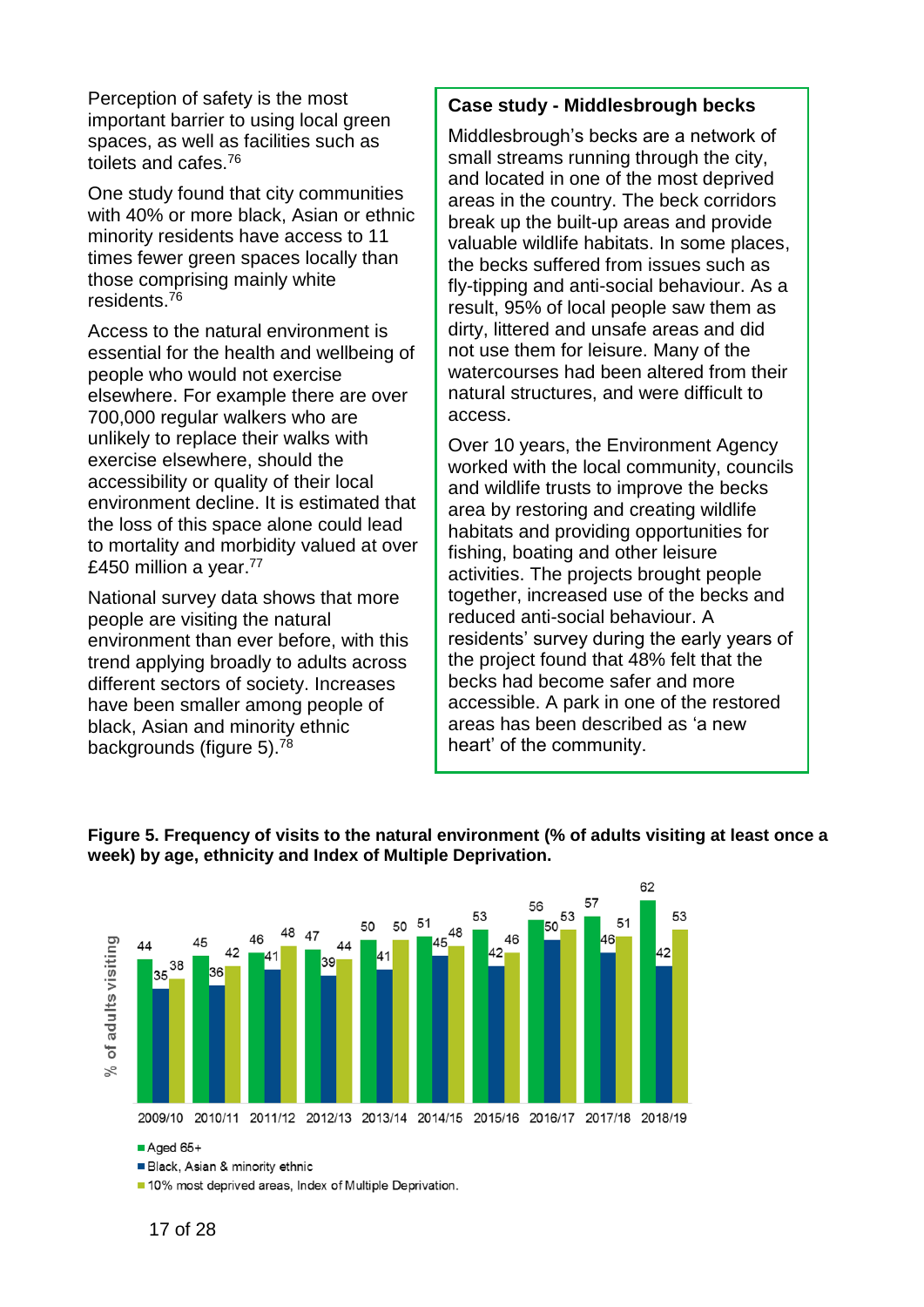**Source: Natural England.**

Children are spending less time in the natural environment than those in recent generations. Less than 10% now play in natural places such as woodlands, countryside and heaths, compared to 40% of adults when they were young.<sup>79</sup> Natural England estimates that around 15% of children did not visit the natural environment at all in the year 2018 to 2019. This has increased from 12% in 2013 to 2014.<sup>80</sup>

Predicted future increases in many chronic conditions such as diabetes, dementia and in obesity rates reflect deteriorating public health. There is an opportunity to promote better access to the natural environment to prevent and better manage ill health. As long as there are wider societal inequalities then these chronic conditions will continue to be exacerbated.<sup>81</sup> Climate change is likely to make these health inequalities worse with deprived communities more at risk due to poorer housing conditions. These communities are often in areas more likely to suffer from flooding and urban heat island effects, where urban developed areas retain heat and experience higher temperatures than nearby rural areas.[69](#page-15-2)

## <span id="page-17-0"></span>**Flooding and health**

There are relatively few injuries or deaths related to flooding in England, but flooding can have serious health effects, particularly on mental health. Physical health impacts are less common, but they can include shock, respiratory infections, high blood pressure and stomach upsets.<sup>82</sup> Floods are a greater risk to health if the water contains sewage or other contaminants.<sup>83</sup>

One study found that rates of probable depression, anxiety and post-traumatic stress disorder (PTSD) were increased in people who had experienced a flood. Even one year after the flood, the study showed that one fifth of people were probably suffering from depression, over a quarter from anxiety and over a third were affected by PTSD.<sup>84</sup> After 2 years there was still an increased level of anxiety and depression in these people compared to the general population.<sup>85</sup>

During flooding in England between November 2019 and February 2020,

#### **Case study: Warrington's flood defence scheme**

The River Mersey flood alleviation scheme in Warrington, completed in 2018, benefits over 2,000 homes and businesses. The Environment Agency worked with others including local authorities to build 5km of flood wall and 2.2 km of embankment. The work also involved creating reed bed habitats, planting trees, opening up and connecting riverside paths, and improving views across the river and town. We have calculated the added value to human health in terms of the natural capital created by the project. The benefits from air quality improvement, recreation and physical activity alone add up to over £70 million over the lifetime of the scheme.

[https://www.gov.uk/government/news/war](https://www.gov.uk/government/news/warringtons-34-million-flood-defence-scheme-officially-complete) [ringtons-34-million-flood-defence](https://www.gov.uk/government/news/warringtons-34-million-flood-defence-scheme-officially-complete)[scheme-officially-complete](https://www.gov.uk/government/news/warringtons-34-million-flood-defence-scheme-officially-complete) 

4,600 properties were flooded, while 130,000 were protected by Environment Agency flood defences. It has been estimated that the mental health costs amounted to £20 million, though the mental health costs avoided due to the Environment Agency's work is estimated at £590 million. The mental health impact is worse if people are displaced from their homes but less if people receive a flood warning in good time.<sup>86</sup> Some groups of people are more at risk from the impacts of flooding, including disabled people, the elderly and women.<sup>87</sup>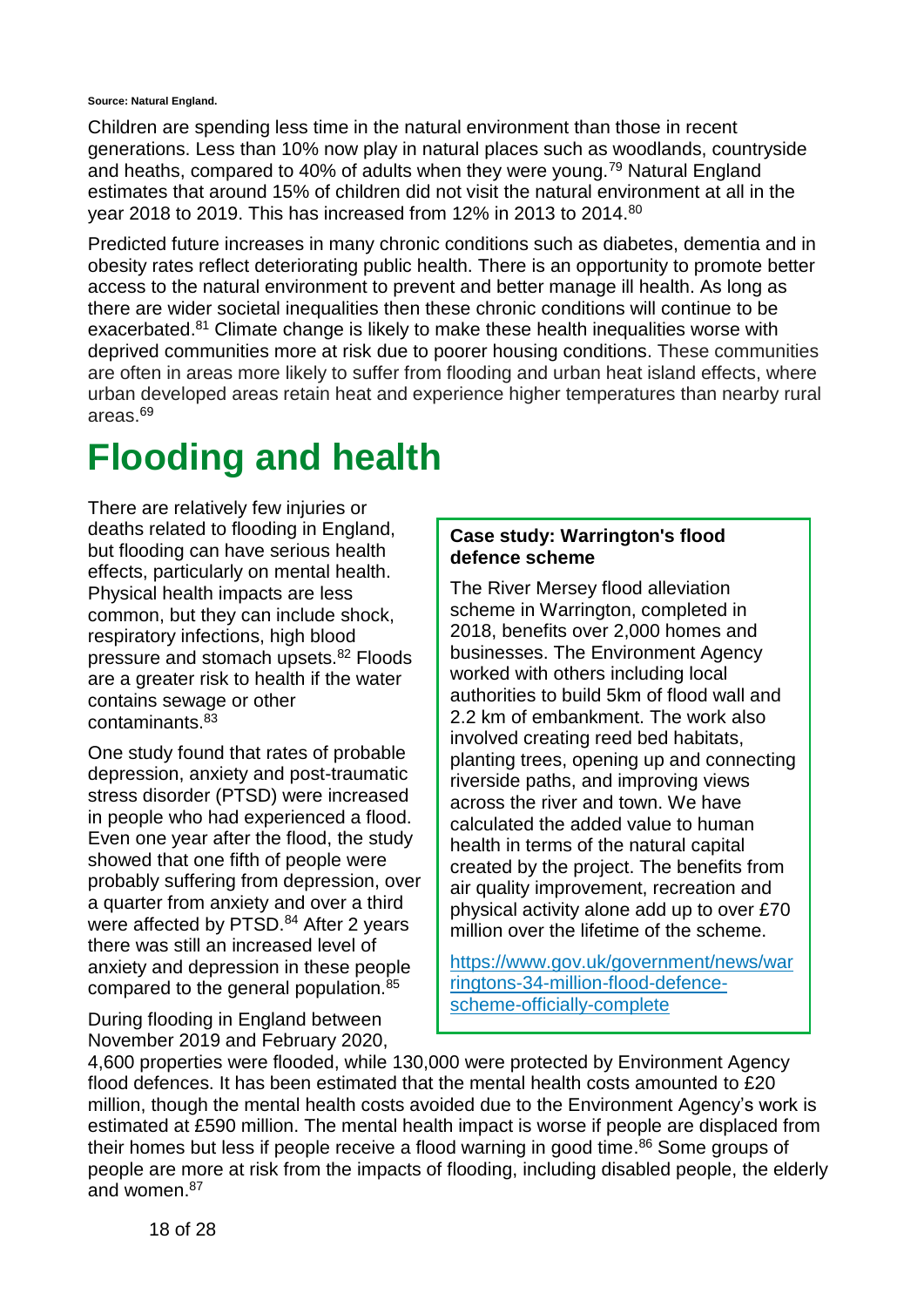# **Climate change and health**

<span id="page-18-0"></span>England's climate is changing and will continue to change as a result of greenhouse gas emissions. The Met Office's Central England Temperature series shows that the 21st century has so far been warmer than the previous  $3$  centuries.<sup>88</sup> The summer of 2018 was the joint hottest ever recorded in the UK since 1910.<sup>89</sup> Hot summers, heatwaves and floods are all expected to become more frequent in future years. $90$ 

<span id="page-18-2"></span>It has been estimated that climate change has increased the likelihood of record breaking warm years in central England by at least 13 times.<sup>91</sup> There is evidence that heatwaves have been becoming more frequent over the past 150 years.<sup>92</sup> In the future, heatwaves are expected to last longer. The latest projections estimate that by the 2080s, a 10-day heatwave with daytime maximum temperatures over 30ºC will occur on average every 3 years.<sup>93</sup>

Average annual rainfall in England has not changed since records began in the 18th century.<sup>88</sup> However, over the past 50 years, more winter rainfall has fallen in heavy events.<sup>94</sup> The projections also suggest that summers will be 16% to 46% drier than they are now. The impact of climate change on the frequency and intensity of extended droughts (lasting a year or more) remains unclear.

### **Futu[re h](#page-18-2)ealth impacts of climate change**

<span id="page-18-1"></span>The health impacts of a changing climate will mainly be felt through changes in temperature, disease and pollution.<sup>95</sup> High temperatures can affect health and cause premature death. Older people and those with underlying illnesses are more at risk and the numbers will increase with an ageing population as temperatures increase.<sup>95</sup> Heat related deaths may increase from 2,000 to 7,000 per year by the mid-2050s. Milder winters will reduce cold-related deaths by an estimated 2%.<sup>96</sup> This is likely to marginally reduce the total numbers of temperature related deaths overall, because there are so many more cold-related than heat-related deaths in the UK.<sup>97</sup> Hot weather is [also](#page-18-3) known to increase aggressive and violent behaviour.<sup>98</sup>

<span id="page-18-4"></span><span id="page-18-3"></span>There may be an increase in frequency of episodes of high air pollution caused by weather patterns such as heatwaves. <sup>99</sup> There is evidence that pollen releases may increase, affecting hay fever symptoms. Higher temperatures will increase the suitability of the UK's climate for invasive species and increase the risk of them spreading diseases.<sup>100</sup> Native disease vectors such as ticks and mosquitos may also increase in numbers or geographical range as temperature and moisture levels change.<sup>101</sup> For example, hot, dry weather can lead to increased areas of stagnant water, which would be likely to increase the spread of mosquito-borne diseases, should they be introduced. Land-use change such as creating wetlands may also contribute to mosquito abundance.

UK climate projections indicate that conditions increasing wildfire risk will become more common.<sup>102</sup> A review of the health effects of wildfires concluded that there is strong evidence that wildfire smoke exposure is associated with respiratory health effects. Growing evidence also suggests an association with increased mortality.<sup>103</sup>

Over the next 50 years an increased frequency of flooding combined with a projected doubling of development on the flood plain could increase numbers of people affected. Careful planning and optimum investment implementation will minimise any increases in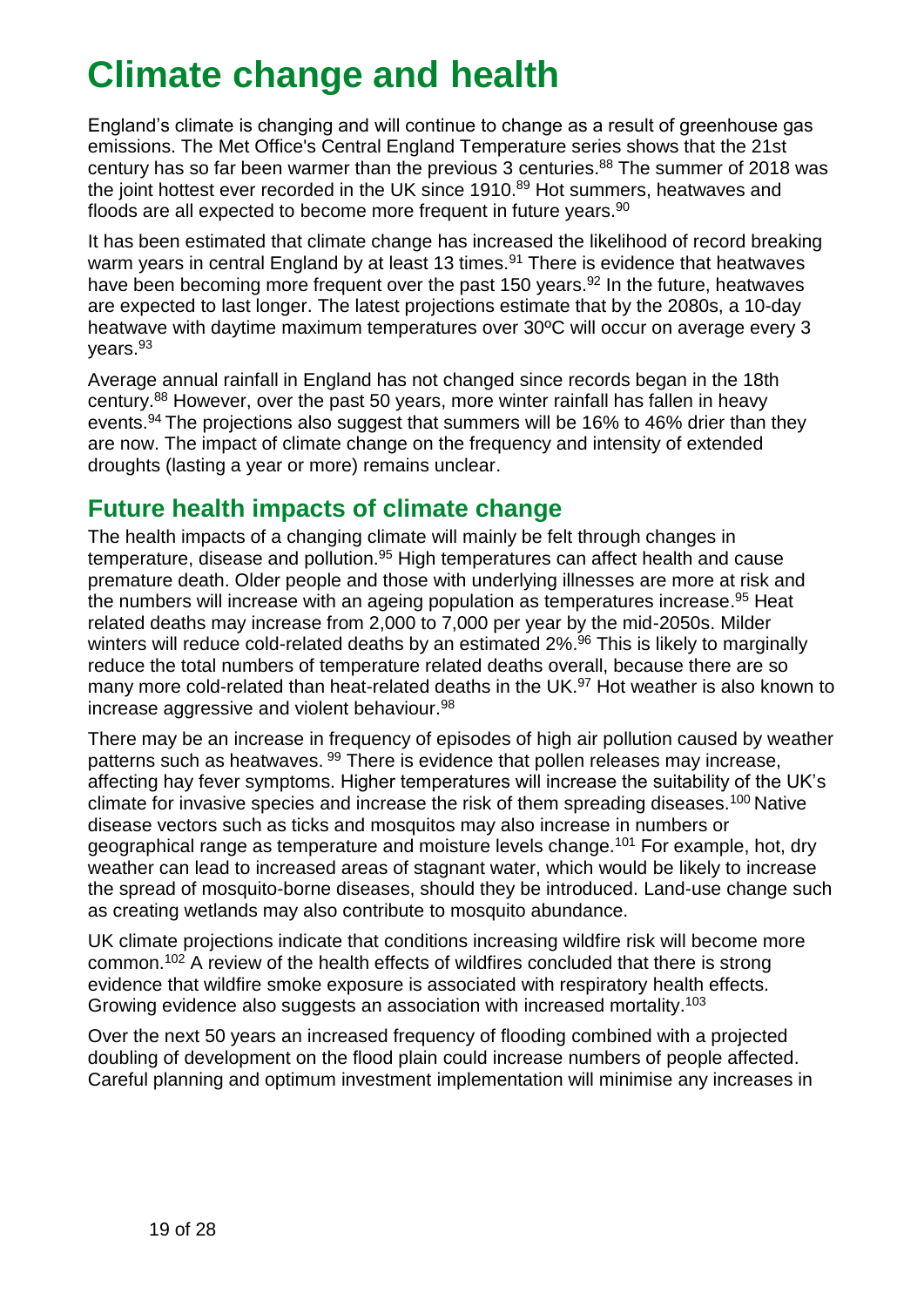environmental stresses on people or properties in future housing developments.<sup>104</sup> This includes limiting the number of homes vulnerable to flooding and extreme temperatures.

Some communities in England are located in coastal areas where current defences cannot be sustained in the long term.<sup>105</sup> People in these communities may experience increased stress as a result of current or future impacts on their homes, businesses and families. The impacts of sea level rise also greatly increase the risk of economic decline in affected communities,<sup>106</sup> increasing the likelihood of health inequalities.

## <span id="page-19-0"></span>**Climate change and mental health**

The impacts of climate change on mental health conditions such as anxiety and depression are becoming increasingly recognised. $98$  A review of the global literature<sup>107</sup> suggests that some of these impacts can include:

- acute impacts of extreme weather events
- disruption to the social, economic and environmental systems that support mental health, particularly in vulnerable communities
- chronic stress, anxiety and guilt about future local and global climate change impacts

## <span id="page-19-1"></span>**Human activity and health**

Human activities have the potential to create pollution or other hazards to health. An individual's exposure to these hazards and their impact on them varies according to where they live, their jobs and how they spend their leisure time.

Everyone's life inevitably entails some risks, and everyone makes decisions and choices based on their own view of those risks. To make informed judgements about risks and benefits, people need access to the right information at the right time, as well as the skills to interpret it. Where this information is not provided, people will make decisions according to their own perceptions of risks and benefits. For example, many people enjoy leisure time in freshwater and coastal waters without information on water quality.

For many people, choices about their exposure to environmental hazards are determined by their limited options and not by the availability of information. This is influenced by wider socio-economic, health and cultural factors. For example, people in areas of high air pollution may not be able to move home, despite knowing the health risks they are exposed to.

The effects of long term exposure to pollutants and how they affect different people will be better understood in the future as analytical techniques and concepts develop further. Technological advances in wearable health monitors as well as improved health data collection, storage and access will increase people's understanding of their own health. This could have positive effects on health through better awareness of their health status and increased motivation to spend time outdoors in the natural environment. This may be limited to those individuals with the economic means to engage with these technologies.

### <span id="page-19-2"></span>**Zoonotic Diseases**

<span id="page-19-3"></span>Zoonotic diseases are infectious diseases which are transmitted from animals to humans through pathogens such as viruses and bacteria. Humans and animals share many microorganisms, the vast majority of which do not cause diseases.<sup>108</sup>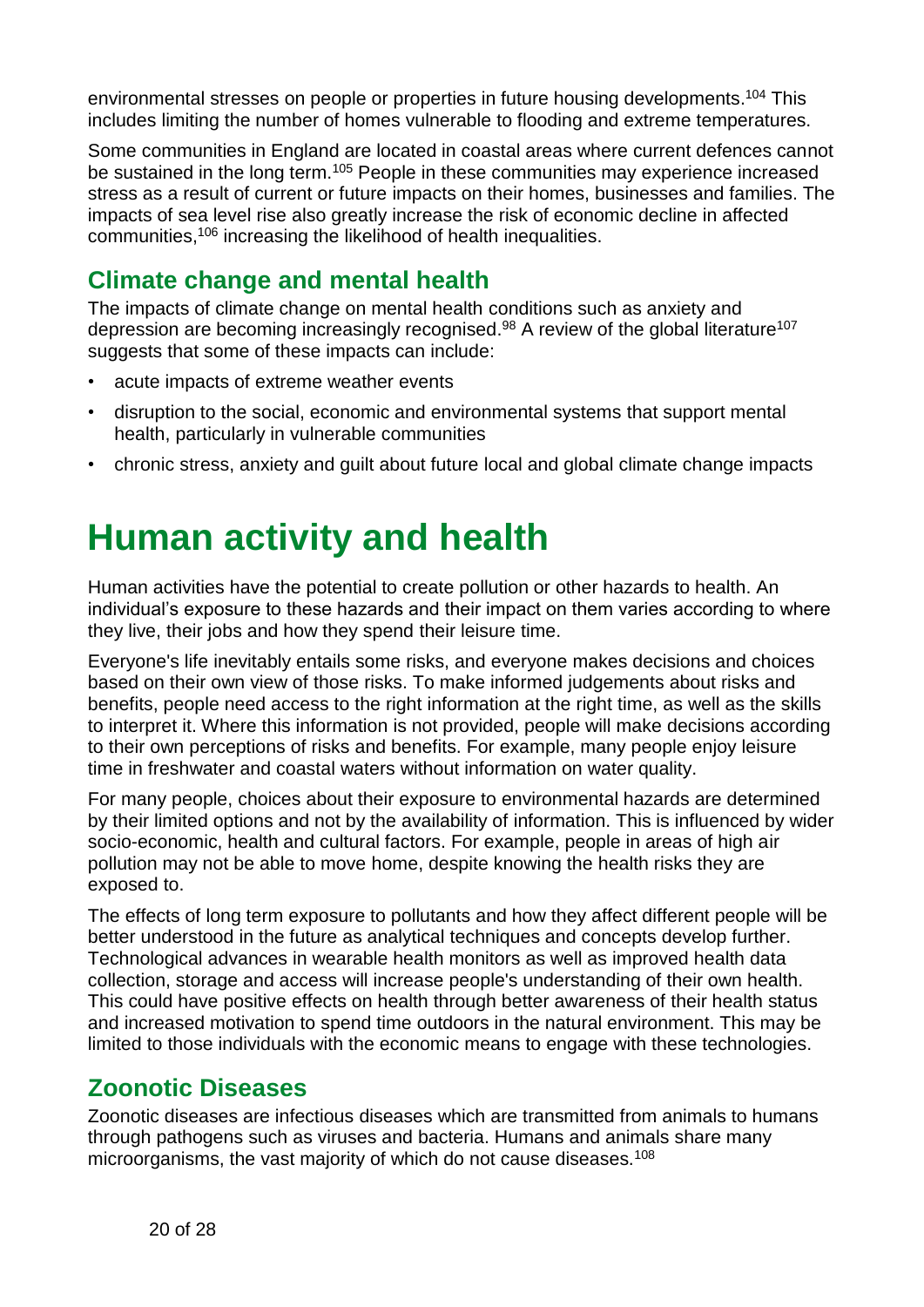Around 75% of new and emerging infections are thought to have an animal origin.<sup>109</sup> There are a range of transmission pathways for these diseases. People working with animals or with animal products are most at risk of contracting these diseases, but food supplies can be contaminated with infected products, potentially exposing a much larger population.<sup>110</sup>

Globally, the human and economic cost of zoonotic diseases can be huge. Covid-19 is a zoonotic disease, which likely originated from bat populations. As of July 2020, there have been over 15 million cases of Covid-19 and over 600,000 deaths, including over 45,000 deaths in the UK.<sup>111</sup>

The main drivers of the emergence of zoonotic diseases are the increasing demand for meat and other animal products, unsustainable agricultural practises, and globalised food chains. Our consumption of agricultural products linked to unsustainable land use change, such as extensive deforestation, increases the risk of new zoonotic diseases emerging. [108](#page-19-3)

### **Case study - Monitoring pathogens in waste water**

The Environment Agency is working in partnership with Bangor University to monitor levels of SARS-Cov-2 viral material in waste water. Since viral RNA fragments are shed in faeces, it may enter watercourses through sewage discharges of septic tanks, small and large treatment works and combined sewer overflows. The viral material itself is not infectious, but the results of this work will help public health experts understand levels of infections in the general population.

This approach is being employed around the world to study the development of the Covid-19 pandemic, and has potential as an early warning system for outbreaks. The technique could in future be applied to the detection and monitoring of other pathogens, including AMR organisms and water-borne diseases including gastrointestinal infections. There is also potential to improve water quality monitoring of important sites such as coastal bathing waters, and to develop better understanding of AMR in the environment. This reinforces the integral role of environmental surveillance in public health protection.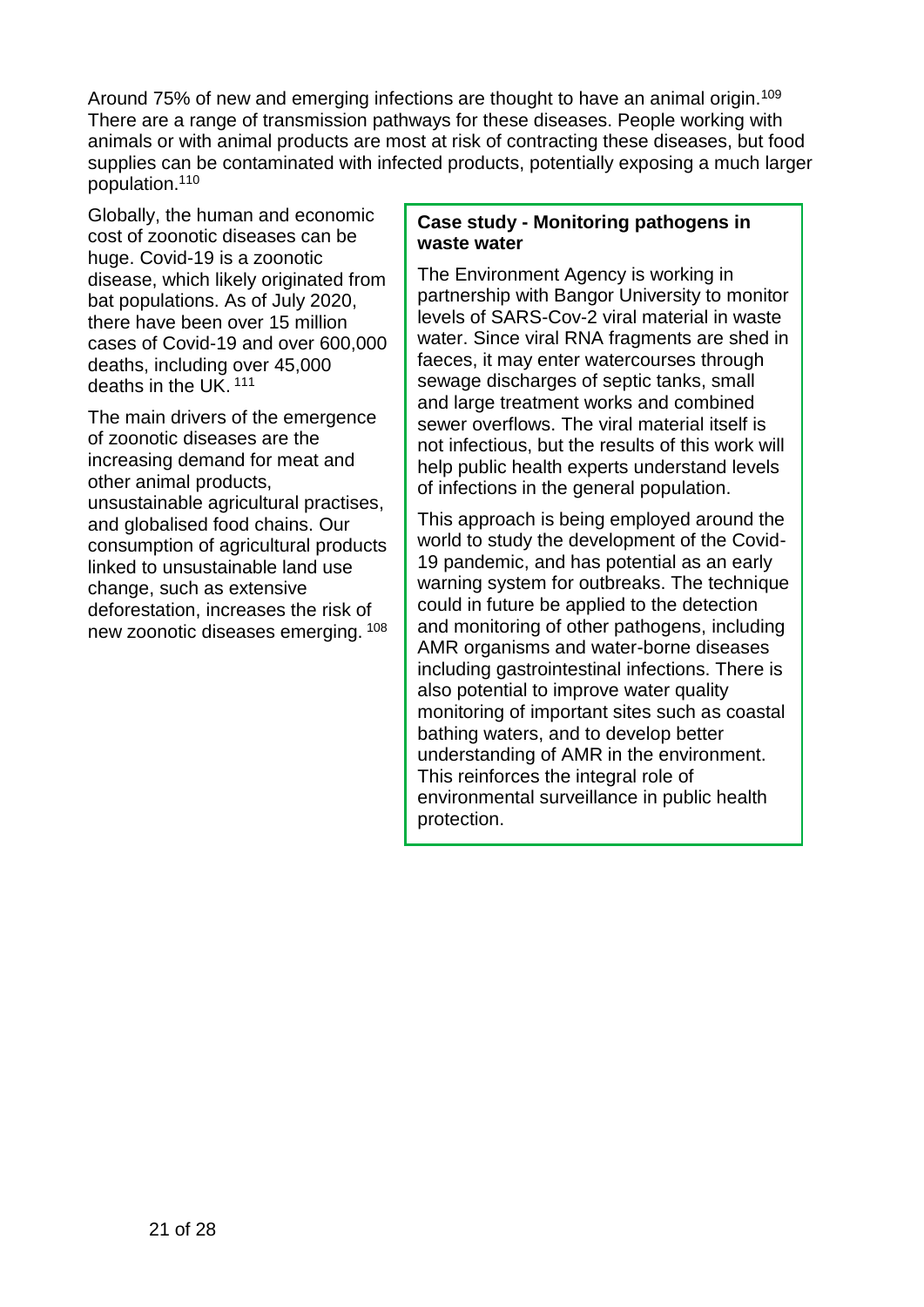# **Conclusion**

<span id="page-21-0"></span>This report illustrates some of the great improvements that have been made in the quality of England's air, land and water, tackling the polluted legacy of the Industrial Revolution. Regulation was introduced, to protect communities and the environment without imposing an undue burden on industry. Some problems have proved harder to solve than others. Along the way, new risks have arisen with new technologies and innovations, and changes in the way people live and work. Research continues to increase understanding of the sources, pathways and health impacts of pollutants, while regulation reduces harm caused. Behaviours which cause a high amount of pollution will have to change, particularly where they disproportionately affect the most vulnerable people in society. This could include choosing to walk, cycle or use public transport instead of driving.

The benefits of a healthy natural environment for mental and physical health are also clear. There are opportunities for strategic design and planning of communities that will enable people to live healthy, fulfilling lives, while protecting the nation's natural environment. The economic benefits of doing so, in terms of health and social costs avoided, are enormous. Regulators, policy makers and individuals now face the challenge of ensuring that future generations will inherit a healthy, biodiverse natural environment, which benefits their health and wellbeing. This means both protecting people and wildlife from pollutants, and ensuring equality of access and connection to the natural environment across society.

The population of England is expected to grow by around 6 million by 2043,<sup>112</sup> increasing the pressure on the environment caused by increased production and consumption of resources. Waste, pollution, and climate change will all create challenges in ensuring that health is not negatively affected. If habitats and biodiversity are lost, this could lessen people's contact and connection with nature. It would also reduce many of the benefits and services provided by the natural environment. The impacts could threaten to reverse some of the health gains made over the last century. We must ensure that in creating a healthy environment in England, we do not outsource pollution and negative health outcomes to other countries through waste and emissions.

UK cities are also growing in size,  $113$  with potential negative impacts on health and wellbeing. The design of cities to 'accommodate, and actively encourage, a lifestyle of activity and interaction for social and physical health' has been described by the government's Chief Medical Officer as an urgent challenge.<sup>3</sup> The creation of urban green spaces will require planning so that it does not displace communities and inadvertently increase health inequalities.<sup>114</sup>

Ultimately, human health at the species level depends on the health of the planet. How the most pressing environmental threats are managed determines human health and wellbeing now and in the future. People have an ever-incre[as](#page-4-1)ing amount of information at their fingertips about how health is affected by the quality of the natural environment, and how they interact with it. The future health of people in England will be determined by how everyone, from governments to local communities, accesses, evaluates and acts on that collective knowledge and evidence.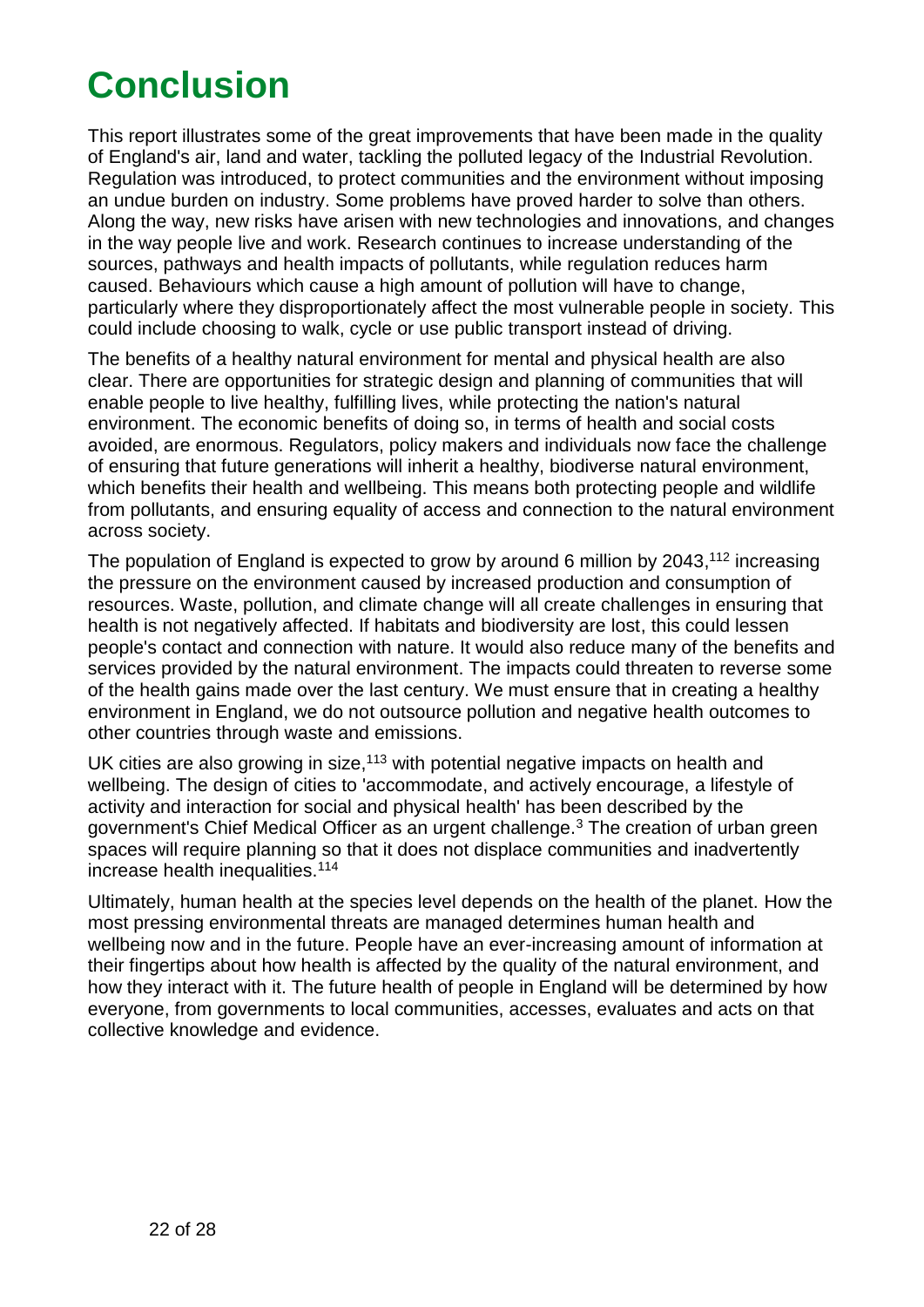## <span id="page-22-0"></span>**References**

l

<sup>2</sup>Office for National Statistics. (2019). Measures of national wellbeing dashboard. [online]. Newport: Office for National statistics.

[https://www.ons.gov.uk/peoplepopulationandcommunity/wellbeing/articles/measuresofnationalwellbeingdash](https://www.ons.gov.uk/peoplepopulationandcommunity/wellbeing/articles/measuresofnationalwellbeingdashboard/2018-04-25) [board/2018-04-25](https://www.ons.gov.uk/peoplepopulationandcommunity/wellbeing/articles/measuresofnationalwellbeingdashboard/2018-04-25) (Accessed 21/8/20)

3 Department of Health and Social Care. (2018). Annual Report of the Chief Medical Officer. Health 2040 better health within reach. Available from: [https://www.gov.uk/government/collections/chief-medical-officer](https://www.gov.uk/government/collections/chief-medical-officer-annual-reports)[annual-reports](https://www.gov.uk/government/collections/chief-medical-officer-annual-reports) (Accessed 21/8/20)

4 World Health Organization. (2009). Country profiles. Geneva: World Health Organization. Available from: [https://www.who.int/quantifying\\_ehimpacts/national/countryprofile/regions/en/](https://www.who.int/quantifying_ehimpacts/national/countryprofile/regions/en/) (Accessed 21/8/20)

5 Public Health England. (2019). News story: Public Health England publishes air pollution evidence review. [online].<https://www.gov.uk/government/news/public-health-england-publishes-air-pollution-evidence-review> (Accessed 21/8/20)

<sup>6</sup> Public Health England. (2018). Health matters: air pollution. Guidance. London: PHE. Available from: <https://www.gov.uk/government/publications/health-matters-air-pollution/health-matters-air-pollution> (Accessed 21/8/20)

7 Public Health England. (2017). Public health profiles. [online]. London: PHE

https://fingertips.phe.org.uk/profile/mortality-

profile/data#page/3/gid/1938133058/pat/6/par/E12000009/ati/102/are/E06000022/iid/30101/age/230/sex/4 (Accessed 29/10/19)

<sup>8</sup> Department of Health and Social Care. (2017). Annual Report of the Chief Medical Officer. Health impacts of all pollution - what do we know? Annual report of the Chief Medical officer. Available from: <https://www.gov.uk/government/collections/chief-medical-officer-annual-reports>(Accessed 21/8/20)

<sup>9</sup> Royal College of Physicians. (2016). Every breath we take: the lifelong impact of air pollution. London: RCP [www.rcplondon.ac.uk/projects/outputs/every-breath-we-take-lifelong-impact-air-pollution](http://www.rcplondon.ac.uk/projects/outputs/every-breath-we-take-lifelong-impact-air-pollution) (Accessed 21/8/20) <sup>10</sup> Hussey, S. J. K and others. (2017). Air pollution alters Staphylococcus aureus and Streptococcus

pneumoniae biofilms, antibiotic tolerance and colonisation. Environmental Microbiology 19:1868-1880 [www.doi.org/10.1111/1462-2920.13686](http://www.doi.org/10.1111/1462-2920.13686) (Accessed 21/8/20)

<sup>11</sup> Defra. (2020). Air Quality Expert Group: Estimation of changes in air pollution emissions, concentrations and exposure during the COVID-19 outbreak in the UK. Available from: [https://uk-](https://uk-air.defra.gov.uk/library/reports.php?report_id=1005)

[air.defra.gov.uk/library/reports.php?report\\_id=1005](https://uk-air.defra.gov.uk/library/reports.php?report_id=1005) (Accessed 21/8/20)

 $12$  Environment Agency. (2018). State of the Environment: Air quality. Available from:

<https://www.gov.uk/government/publications/state-of-the-environment>(Accessed 21/8/20)

 $\frac{13}{13}$  Carnell, E. and others. (2019). Modelling public health improvements as a result of air pollution control policies in the UK over four decades—1970 to 2010. Environmental Research Letters 14:74001 <https://iopscience.iop.org/article/10.1088/1748-9326/ab1542>(Accessed 21/8/20)

<sup>14</sup> Defra. (2019). Air pollution in the UK 2018. London: Department for Environment, Food and Rural Affairs. Available from: [www.uk-air.defra.gov.uk/library/annualreport/](http://www.uk-air.defra.gov.uk/library/annualreport/) (Accessed 21/8/20)

<sup>15</sup> Air Quality Expert Group. (2018.) Air pollution from agriculture. Prepared for Defra. Available from: [https://uk-air.defra.gov.uk/library/reports.php?report\\_id=969](https://uk-air.defra.gov.uk/library/reports.php?report_id=969) (Accessed 21/8/20)

<sup>16</sup> Defra. (2017). Air pollution in the UK. Available from: https://uk-air.defra.gov.uk/library/annualreport/

17 Public Health England. (2015). Quantification of mortality and hospital admissions associated with groundlevel ozone: a report by the Committee on the Medical Effects of Air Pollutants. London: PHE. Available from: [https://www.gov.uk/government/publications/comeap-quantification-of-mortality-and-hospital](https://www.gov.uk/government/publications/comeap-quantification-of-mortality-and-hospital-admissions-associated-with-ground-level-ozone)[admissions-associated-with-ground-level-ozone](https://www.gov.uk/government/publications/comeap-quantification-of-mortality-and-hospital-admissions-associated-with-ground-level-ozone) (Accessed 21/8/20)

<sup>18</sup> Air Pollution Information System. (2016). Ozone. [online]. [http://www.apis.ac.uk/overview/pollutants/overview\\_O3.htm](http://www.apis.ac.uk/overview/pollutants/overview_O3.htm) 

<sup>19</sup> OECD. (2014). OECD environmental outlook to 2050: the consequences of inaction. Chapter 6: health and environment. Paris: Organisation for Economic Co-operation and Development.

https://dx.doi.org/10.1787/env\_outlook-2012-9-en (Accessed 21/8/20)

20 UK Groundwater Forum. FAQs. [online]. [http://www.groundwateruk.org/Is-The-Water-in-my-tap](http://www.groundwateruk.org/Is-The-Water-in-my-tap-groundwater.aspx)[groundwater.aspx](http://www.groundwateruk.org/Is-The-Water-in-my-tap-groundwater.aspx) (Accessed 21/8/20)

 $21$  Environment Agency. (2018). State of the Environment: Water quality. Available from: <https://www.gov.uk/government/publications/state-of-the-environment>(Accessed 21/8/20)

<sup>1</sup> World Health Organization. (1948). Constitution. Geneva: World Health Organization <https://www.who.int/about/who-we-are/constitution>(Accessed 21/8/20)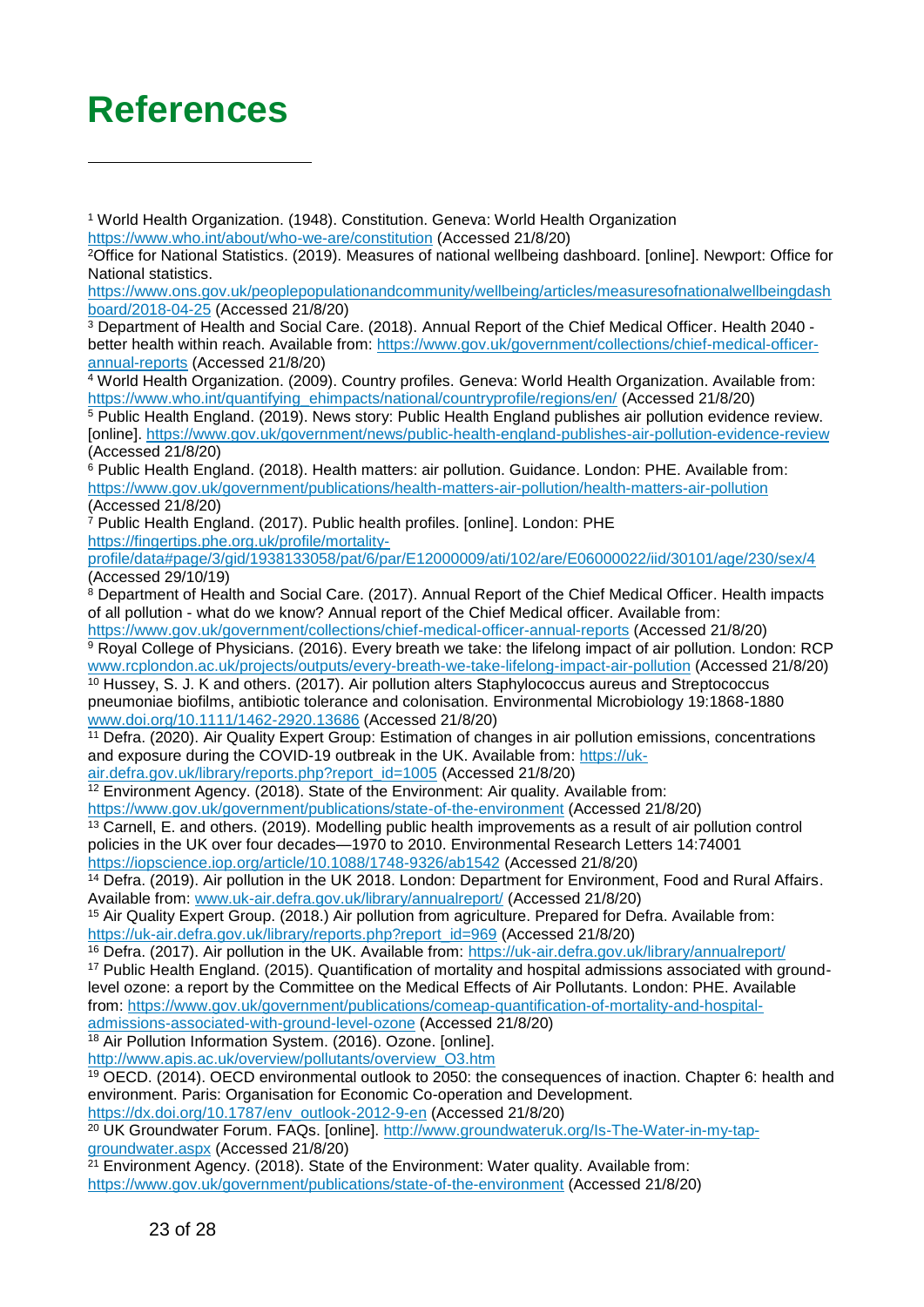<sup>22</sup> World Health Organization. (2017). Guidelines for drinking water quality. Chemical fact sheet. Geneva: World Health Organization. Available from: [https://www.who.int/water\\_sanitation\\_health/water](https://www.who.int/water_sanitation_health/water-quality/guidelines/chemicals/nitratesnitrite/en/)[quality/guidelines/chemicals/nitratesnitrite/en/ \(](https://www.who.int/water_sanitation_health/water-quality/guidelines/chemicals/nitratesnitrite/en/)Accessed 21/8/20)

<sup>23</sup> Landrigan, P. J. and others. (2018). The Lancet commission on pollution and health. The Lancet 391:462-512. Available from:<https://www.thelancet.com/commissions/pollution-and-health>

<sup>24</sup> EHCA. (2019). European Chemicals Agency. Registrations data [online]

l

<https://echa.europa.eu/registration-statistics-infograph>(Accessed 21/8/20)

<sup>25</sup> Eurostat. (2019). Chemicals production and consumption statistics. Production of chemicals hazardous to the environment. EU-28, 2004-2017 [online] [https://ec.europa.eu/eurostat/statistics-](https://ec.europa.eu/eurostat/statistics-explained/index.php?title=Chemicals_production_and_consumption_statistics&oldid=416142#Production_of_chemicals_hazardous_to_the_environment)

[explained/index.php?title=Chemicals\\_production\\_and\\_consumption\\_statistics&oldid=416142#Production\\_of](https://ec.europa.eu/eurostat/statistics-explained/index.php?title=Chemicals_production_and_consumption_statistics&oldid=416142#Production_of_chemicals_hazardous_to_the_environment) [\\_chemicals\\_hazardous\\_to\\_the\\_environment](https://ec.europa.eu/eurostat/statistics-explained/index.php?title=Chemicals_production_and_consumption_statistics&oldid=416142#Production_of_chemicals_hazardous_to_the_environment) (Accessed 21/8/20)

<sup>26</sup> Stahl, T. and others. (2011). Toxicology of perflourinated compounds. Environmental Sciences Europe 23:38. Available from:<https://doi.org/10.1186/2190-4715-23-38>(Accessed 21/8/20)

<sup>27</sup> World Health Organization. (2016). Dioxins and their effects on human health. Geneva: World Health Organization. Available from: [https://www.who.int/en/news-room/fact-sheets/detail/dioxins-and-their-effects](https://www.who.int/en/news-room/fact-sheets/detail/dioxins-and-their-effects-on-human-health)[on-human-health \(](https://www.who.int/en/news-room/fact-sheets/detail/dioxins-and-their-effects-on-human-health)Accessed 21/8/20)

<sup>28</sup> Defra. (2006). Emissions of dioxins and dioxin-like polychlorinated biphenyls from domestic sources. DE0110099A. London: Department for Environment, Food and Rural Affairs http://randd.defra.gov.uk/ (Accessed 21/8/20)

<sup>29</sup> World Health Organization. (2009). Biomonitoring of human milk for persistent organic pollutants (POPs). Geneva: World Health Organization. [https://www.who.int/foodsafety/areas\\_work/chemical](https://www.who.int/foodsafety/areas_work/chemical-risks/pops/en/index1.html)[risks/pops/en/index1.html](https://www.who.int/foodsafety/areas_work/chemical-risks/pops/en/index1.html) (Accessed 21/8/20)

<sup>30</sup> UNEP. (2019). Global chemicals outlook II. Nairobi: United Nations Environment Programme [https://www.unenvironment.org/explore-topics/chemicals-waste/what-we-do/policy-and-governance/global](https://www.unenvironment.org/explore-topics/chemicals-waste/what-we-do/policy-and-governance/global-chemicals-outlook)[chemicals-outlook](https://www.unenvironment.org/explore-topics/chemicals-waste/what-we-do/policy-and-governance/global-chemicals-outlook) (Accessed 21/8/20)

31 SAM. (2019). Environmental and health risks of microplastic pollution. Group of chief scientific advisors. Scientific opinion 6/2019. Brussels: The Scientific Advice Mechanism Unit of the European Commission. https://ec.europa.eu/info/sites/info/files/research\_and\_innovation/groups/sam (Accessed 21/8/20)

<sup>32</sup> Wellcome Trust. (2018). Initiatives for addressing antimicrobial resistance in the environment: Executive summary. https://wellcome.ac.uk/sites/default/files (Accessed 21/8/20)

33 Surette, M. and Wright, G.D. (2017). Lessons from the environmental antibiotic resistome. Annual Review of Microbiology. 71: 309-329.<https://doi.org/10.1146/annurev-micro-090816-093420>(Accessed 21/8/20) <sup>34</sup> Ben, Y. and others. (2019). Human health risk assessment of antibiotic resistance associated with antibiotic residues in the environment: A review. Environmental Research 169: 483-493. https://doi.org/10.1016/j.envres.2018.11.040 (Accessed 21/8/20)

<sup>35</sup> Leonard, A. F. C. (2018). Exposure to and colonisation by antibiotic-resistant E. coli in UK coastal water users: Environmental surveillance, exposure assessment, and epidemiological study (Beach Bum Survey). Environment International 114: 326-333. [https://doi.org/10.1016/j.envint.2017.11.003 \(](https://doi.org/10.1016/j.envint.2017.11.003)Accessed 21/8/20) <sup>36</sup> Mandal, J. and others. (2012). Antibiotic resistance pattern among common bacterial uropathogens with a special reference to ciprofloxacin resistant escherichia coli. Indian Journal of Medical Research 136:842-849. Available from:<http://www.ijmr.org.in/text.asp?2012/136/5/842/105434>(Accessed 21/8/20)

37 European Medicines Agency. Undated. Antimicrobial resistance. [online]. Amsterdam: European Medicines Agency [https://www.ema.europa.eu/en/human-regulatory/overview/public-health](https://www.ema.europa.eu/en/human-regulatory/overview/public-health-threats/antimicrobial-resistance)[threats/antimicrobial-resistance](https://www.ema.europa.eu/en/human-regulatory/overview/public-health-threats/antimicrobial-resistance) (Accessed 21/8/20)

 $38$  O'Neill Commission. (2014). Review on Antimicrobial Resistance: Tackling a crisis for the health and wealth of nations. Review on Antimicrobial Resistance, London.<https://amr-review.org/>(Accessed 21/8/20) <sup>39</sup> HM Government. (2019). Tackling antimicrobial resistance 2019-2024: The UK's five-year national action plan. Policy Paper. Available from: [https://www.gov.uk/government/publications/uk-5-year-action-plan-for](https://www.gov.uk/government/publications/uk-5-year-action-plan-for-antimicrobial-resistance-2019-to-2024)[antimicrobial-resistance-2019-to-2024](https://www.gov.uk/government/publications/uk-5-year-action-plan-for-antimicrobial-resistance-2019-to-2024) (Accessed 21/8/20)

<sup>40</sup> DNOSES-EU. (2018). Policy Brief. Zaragoza: Distributed network for odour sensing, empowerment and sustainability. Available from:<http://dnoses.eu/downloads/>(Accessed 21/8/20)

<sup>41</sup> Hayes, J. E. and others. (2014).<https://doi.org/10.1016/j.scitotenv.2014.09.003>(Accessed 21/8/20) 42 Hänninen, O. and others. (2014). Environmental burden of disease in Europe: assessing nine risk factors in six countries. Environ Health Perspect 122:439–446<http://dx.doi.org/10.1289/ehp.1206154>(Accessed 21/8/20)

<sup>43</sup> Defra. (2014). National noise attitude survey 2012 (NNAS2012). Summary Report. London: Department for Environment, Food and Rural Affairs. Available from:

<http://randd.defra.gov.uk/Default.aspx?Module=More&Location=None&ProjectID=18288>(Accessed 21/8/20)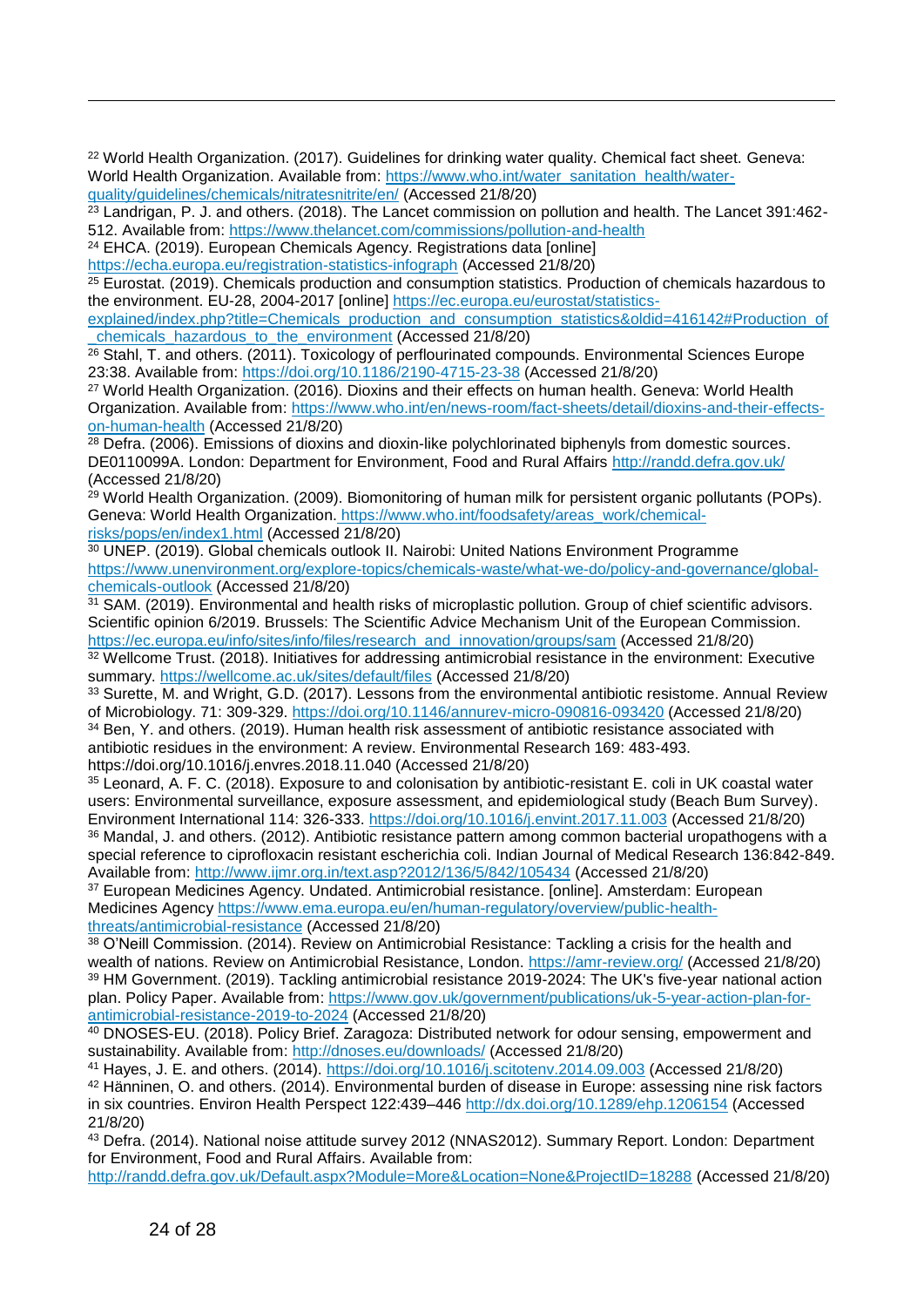<sup>44</sup> Defra. (2019). Noise action plans: large urban areas, roads and railways (2019). London: Department for Environment, Food and Rural Affairs. Available from: [https://www.gov.uk/government/publications/noise](https://www.gov.uk/government/publications/noise-action-plans-large-urban-areas-roads-and-railways-2019)[action-plans-large-urban-areas-roads-and-railways-2019](https://www.gov.uk/government/publications/noise-action-plans-large-urban-areas-roads-and-railways-2019) 

<sup>45</sup> World Health Organization. (2018). Environmental noise guidelines for the European region. Geneva: World Health Organization. Available from: [http://www.euro.who.int/en/health-topics/environment-and](http://www.euro.who.int/en/health-topics/environment-and-health/noise/publications/2018/environmental-noise-guidelines-for-the-european-region-2018)[health/noise/publications/2018/environmental-noise-guidelines-for-the-european-region-2018](http://www.euro.who.int/en/health-topics/environment-and-health/noise/publications/2018/environmental-noise-guidelines-for-the-european-region-2018) (Accessed 21/8/20)

<sup>46</sup> Harding, A-H. and others. (2013). The cost of hypertension-related ill-health attributable to environmental noise. Noise and Health 15: 437-445.<http://www.noiseandhealth.org/text.asp?2013/15/67/437/121253> (Accessed 21/8/20)

 $47$  Defra. (2010). Noise & Health – Valuing the Human Health Impacts of Environmental Noise Exposure. The Second Report of the Interdepartmental Group on Costs and Benefits noise subject group (IGCB(N). London: Department for Environment, Food and Rural Affairs. Available from:

https://webarchive.nationalarchives.gov.uk/20130123222346/http://archive.defra.gov.uk/environment/quality/ noise/igcb/documents/ (Accessed 21/8/20)

<sup>48</sup> MHCLG. (2014). Light pollution. Guidance. [online]. London: Ministry of Housing, Communities and Local Government. [https://www.gov.uk/guidance/light-pollution \(](https://www.gov.uk/guidance/light-pollution)Accessed 21/8/20)

<sup>49</sup> Douglas, P. and others. (2017). A systematic review of the public health risks of bioaerosols from intensive farming. International Journal of Hygiene and Environmental Health 221:134-173 [www.doi.org/10.1016/j.ijheh.2017.10.019](http://www.doi.org/10.1016/j.ijheh.2017.10.019) (Accessed 21/8/20)

50 Public Health England. (2016) Ionising radiation and you. [online]. [www.phe](http://www.phe-protectionservices.org.uk/radiationandyou/)[protectionservices.org.uk/radiationandyou/](http://www.phe-protectionservices.org.uk/radiationandyou/) (Accessed 21/8/20)

<sup>51</sup> Public Health England. (2008). Ionising radiation: estimation of cancer risk at low doses. Guidance. [online] [https://www.gov.uk/government/publications/ionising-radiation-estimation-of-cancer-risk-at-low](https://www.gov.uk/government/publications/ionising-radiation-estimation-of-cancer-risk-at-low-doses/ionising-radiation-estimation-of-cancer-risk-at-low-doses)[doses/ionising-radiation-estimation-of-cancer-risk-at-low-doses](https://www.gov.uk/government/publications/ionising-radiation-estimation-of-cancer-risk-at-low-doses/ionising-radiation-estimation-of-cancer-risk-at-low-doses) (Accessed 21/8/20)

<sup>52</sup> Environment Agency, FSA, Food Standards Scotland, NRW, NIEA and SEPA. (2019). Radioactivity in Food and the Environment, 2018. RIFE-24. Environment Agency, FSA, Food Standards Scotland, NRW, NIEA and SEPA: Bristol, London, Aberdeen, Cardiff, Belfast, Belfast, London and Stirling. Available from: <https://www.gov.uk/government/publications/radioactivity-in-food-and-the-environment-rife-reports>(Accessed 21/8/20)

53 Public Health England. (2012). HPA response to the 2012 AGNIR report on the health effects from radiofrequency electromagnetic fields. London: Public Health England. Available from:

[https://www.gov.uk/government/publications/radiofrequency-electromagnetic-fields-health-effects/health](https://www.gov.uk/government/publications/radiofrequency-electromagnetic-fields-health-effects/health-protection-agency-response-to-the-2012-agnir-report-on-the-health-effects-from-radiofrequency-electromagnetic-fields)[protection-agency-response-to-the-2012-agnir-report-on-the-health-effects-from-radiofrequency](https://www.gov.uk/government/publications/radiofrequency-electromagnetic-fields-health-effects/health-protection-agency-response-to-the-2012-agnir-report-on-the-health-effects-from-radiofrequency-electromagnetic-fields)[electromagnetic-fields](https://www.gov.uk/government/publications/radiofrequency-electromagnetic-fields-health-effects/health-protection-agency-response-to-the-2012-agnir-report-on-the-health-effects-from-radiofrequency-electromagnetic-fields) (Accessed 21/8/20)

<sup>54</sup> Lovell, R. (2018). Research Briefing: Health and the natural environment. A review of evidence, policy, practice and opportunities for the future. Defra project 14291. Available from: [http://randd.defra.gov.uk](http://randd.defra.gov.uk/) (Accessed 21/8/20)

<sup>55</sup> White, M. P. and others. (2019). Spending at least 120 minutes a week in nature is associated with good health and wellbeing. Scientific Reports 9: 7730.<https://doi.org/10.1038/s41598-019-44097-3>(Accessed 21/8/20)

<sup>56</sup> Environment Agency. (In Press). The social benefits of blue space: a systematic review.

<sup>57</sup> Wheeler, B. W. (2012). Does living by the coast improve health and wellbeing? Health and Place 18: 1198-1201<http://dx.doi.org/10.1016/j.healthplace.2012.06.015>(Accessed 21/8/20)

<sup>58</sup> Hillsdon, M. and others. (2011). Green space access, green space use, physical activity and overweight. Natural England Commissioned Report NECR067

<http://publications.naturalengland.org.uk/publication/40017>

<sup>59</sup> Twohig-Bennet and Jones. (2018). The health benefits of the great outdoors: A systematic review and meta-analysis of greenspace exposure and health outcomes. Environmental research 166: 628-637 <https://doi.org/10.1016/j.envres.2018.06.030>(Accessed 21/8/20)

<sup>60</sup> Public Health England. (2017). Health matters: obesity and the food environment. [online]. London: Public Health England. [https://www.gov.uk/government/publications/health-matters-obesity-and-the-food](https://www.gov.uk/government/publications/health-matters-obesity-and-the-food-environment/health-matters-obesity-and-the-food-environment--2)[environment/health-matters-obesity-and-the-food-environment--2](https://www.gov.uk/government/publications/health-matters-obesity-and-the-food-environment/health-matters-obesity-and-the-food-environment--2) (Accessed 21/8/20)

 $61$  White, M.P and others. (2016). Recreational physical activity in natural environments and

implications for health: a population based cross-sectional study in England. Prev.

Med. 91, 383–388.<https://doi.org/10.1016/j.ypmed.2016.08.023>

 $62$  Lovell, B. and others. M. (2018). Health and the Natural Environment: A Review of evidence, policy, practice and opportunities for the future. European Centre for Environment & Human Health. Available from: [http://randd.defra.gov.uk](http://randd.defra.gov.uk/) (Accessed 21/8/20)

l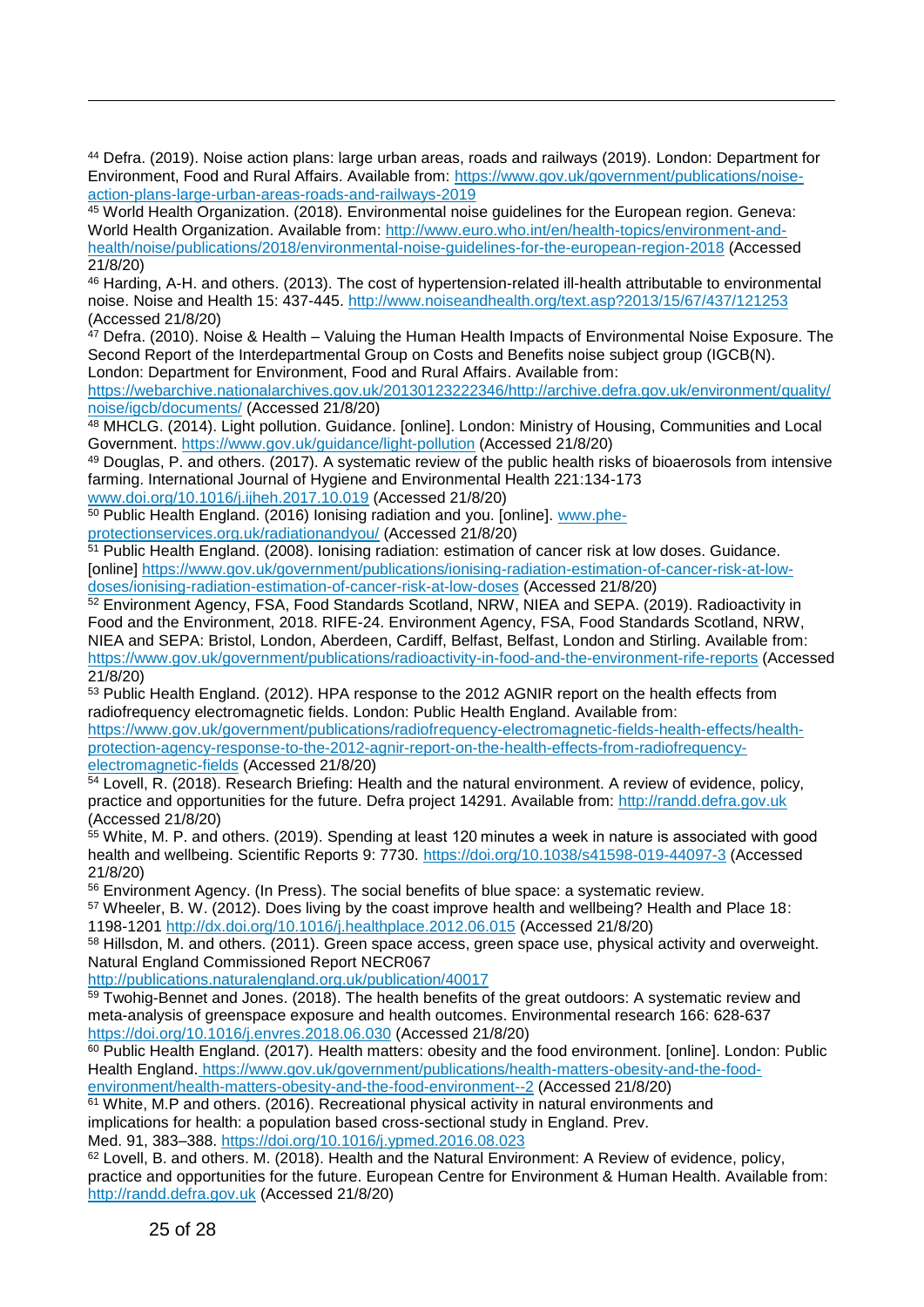63 Bell S. L. and others. (2015). Seeking everyday wellbeing: The coast as a therapeutic landscape. Social Science & Medicine 142:56-67<https://doi.org/10.1016/j.socscimed.2015.08.011>(Accessed 21/8/20) <sup>64</sup> RSPB. (2020). Recovering together: A report of public opinion on the role and importance of nature during and in our recovery from the Coronavirus crisis in England. Available from:

https://www.rspb.org.uk/globalassets/downloads/recovering-together-report (Accessed 28/07/2020) <sup>65</sup> Natural England. (2020). Nature connectedness among adults and children in England (JP032). Available from:<http://publications.naturalengland.org.uk/file/5909933893877760>(Accessed 28/07/2020)

<sup>66</sup> Aerts, R. and others. (2018). Biodiversity and human health: Mechanisms and evidence of the positive health effects of diversity in nature and green spaces. British Medical Bulletin 127:5-22 <https://doi.org/10.1093/bmb/ldy021>(Accessed 21/8/20)

 $67$  Tasnim, N. and others. (2017). Linking the gut microbial ecosystem with the environment: does gut health depend on where we live? Frontiers in Microbiology 6th October 2017. Available from: <https://doi.org/10.3389/fmicb.2017.01935>(Accessed 21/8/20)

68 Kirjavainen, P. V. and others. (2019). Farm-like indoor microbiota in non-farm homes protects children from asthma development. Nature Medicine 25: 1089–1095 [https://www.nature.com/articles/s41591-019-](https://www.nature.com/articles/s41591-019-0469-4) [0469-4](https://www.nature.com/articles/s41591-019-0469-4) 

 $69$  Marmot, M. and others. (2020). Health Equity in England: The Marmot Review ten years on. Available from:<https://www.health.org.uk/publications/reports/the-marmot-review-10-years-on>(Accessed 22/07/20) <sup>70</sup> Office for National Statistics. (2020 Health state life expectancies by national deprivation deciles, England: 2016 to 2018. Available from:

https://www.ons.gov.uk/peoplepopulationandcommunity/healthandsocialcare/healthinequalities/bulletins/heal thstatelifeexpectanciesbyindexofmultipledeprivationimd/2016to2018 (Accessed 21/8/20)

 $71$  Science for Environmental Policy. (2016). Links between noise and air pollution and socioeconomic status. In-depth Report 13 produced for the European Commission, DG Environment by the Science Communication Unit, UWE, Bristol. Available from:<http://ec.europa.eu/science-environment-policy> (Accessed 21/8/20)

 $72$  Natural England. 2009. An estimate of the value and cost effectiveness of the expanded Walking the Wav to Health Initiative scheme 2009 (TIN055). Available from:

<http://publications.naturalengland.org.uk/publication/35009>

l

 $\frac{73}{12}$  Fecht, D. et al. (2015) Associations between air pollution and socioeconomic characteristics, ethnicity and age profile of neighbourhoods in England and the Netherlands. *Environmental Pollution.* 198: 201-210. Available from:<https://doi.org/10.1016/j.envpol.2014.12.014>

<sup>74</sup> Sheridan, C. et al. (2019). Inequalities in Exposure to Nitrogen Dioxide in Parks and Playgrounds in Greater London. *Int J Environ Res Public Health.* 16: 3194. Available from: <https://dx.doi.org/10.3390%2Fijerph16173194>

<sup>75</sup> Defra. (2018). 25 year environment plan. London: Department for Environment, Food and Rural Affairs. <https://www.gov.uk/government/publications/25-year-environment-plan>(Accessed 21/8/20)

<sup>76</sup> CABE. (2010). Community green: using local spaces to tackle inequality and improve health. London: Commission for Architecture and the Built Environment. Available from:

<https://www.designcouncil.org.uk/resources/report/community-green>(Accessed 21/8/20)

<sup>77</sup> Rolls, S. (2016). Investigating the potential increase in health costs due to a decline in access to green space: an exploratory study. Research Report NERR062. York: Natural England. Available at:

<http://publications.naturalengland.org.uk/publication/6213889835401216?category=127020>(Accessed 21/8/20)

<sup>78</sup> Natural England. (2019). Monitor of Engagement with the Natural Environment: Headline report and technical reports 2018 to 2019. [online] York: Natural England. Available from:

[https://www.gov.uk/government/statistics/monitor-of-engagement-with-the-natural-environment-headline](https://www.gov.uk/government/statistics/monitor-of-engagement-with-the-natural-environment-headline-report-and-technical-reports-2018-to-2019)[report-and-technical-reports-2018-to-2019](https://www.gov.uk/government/statistics/monitor-of-engagement-with-the-natural-environment-headline-report-and-technical-reports-2018-to-2019) 

 $79$  Natural England. (2009). Childhood and nature: a survey on changing relationships with nature across generations. York: Natural England. Available from:

<http://publications.naturalengland.org.uk/publication/5853658314964992>

80 Natural England. (2019). Monitor of Engagement with the Natural Environment Children's Report (MENE) 2018-2019. York: Natural England. Available from: [https://www.gov.uk/government/statistics/monitor-of](https://www.gov.uk/government/statistics/monitor-of-engagement-with-the-natural-environment-childrens-report-mene-2018-2019)[engagement-with-the-natural-environment-childrens-report-mene-2018-2019](https://www.gov.uk/government/statistics/monitor-of-engagement-with-the-natural-environment-childrens-report-mene-2018-2019) (Accessed 10/10/19)

81 Public Health England. (undated). Wider determinants of health tool. [online]. London: Public Health England.<https://fingertips.phe.org.uk/profile/wider-determinants>(Accessed 21/8/20)

82 Tunstall, S. and others. (2006). The health effects of flooding: Social research results from England and Wales. Journal of Water and Health, 4:365-380. [https://doi.org/10.2166/wh.2006.031 \(](https://doi.org/10.2166/wh.2006.031)Accessed 21/8/20)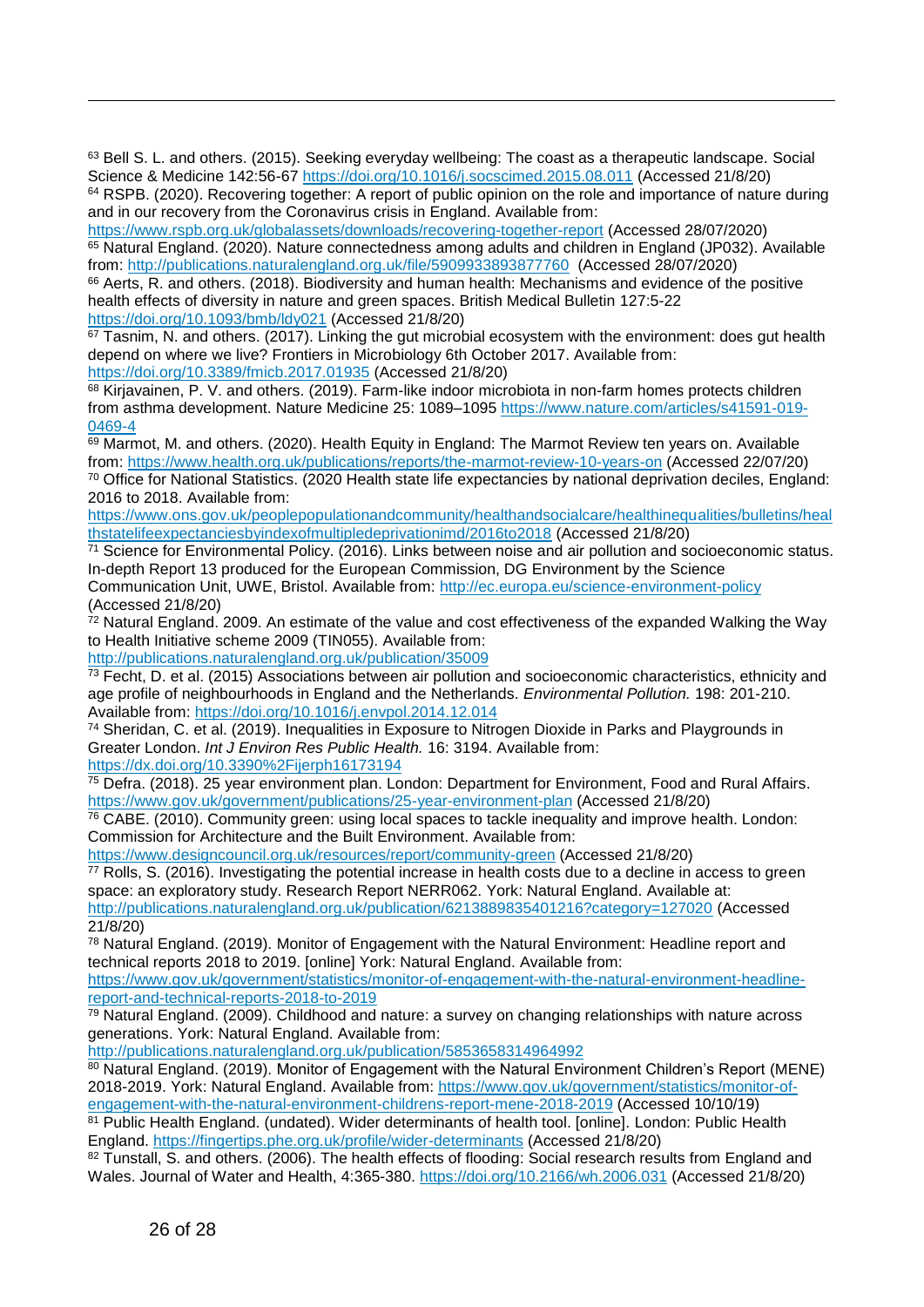83 Public Health England. (2013). Floods in the WHO European region: health effects and their prevention. London: Public Health England. Available from: [http://www.euro.who.int/en/health-topics/environment-and](http://www.euro.who.int/en/health-topics/environment-and-health/Climate-change/publications/2013/floods-in-the-who-european-region-health-effects-and-their-prevention)[health/Climate-change/publications/2013/floods-in-the-who-european-region-health-effects-and-their](http://www.euro.who.int/en/health-topics/environment-and-health/Climate-change/publications/2013/floods-in-the-who-european-region-health-effects-and-their-prevention)[prevention \(](http://www.euro.who.int/en/health-topics/environment-and-health/Climate-change/publications/2013/floods-in-the-who-european-region-health-effects-and-their-prevention)accessed 21/8/20)

 $84$  Waite, T. D. and others. (2017). The English national cohort study of flooding and health: cross-sectional analysis of mental health outcomes at year one. BMC Public Health 17:129 [https://doi.org/10.1186/s12889-](https://doi.org/10.1186/s12889-016-4000-2) [016-4000-2](https://doi.org/10.1186/s12889-016-4000-2) (Accessed 21/8/20)

85 Jermacane, D. and others. (2018). The English National Cohort Study of Flooding and Health: the change in the prevalence of psychological morbidity at year two. BMC Public Health 18: 330 [https://doi.org/10.1186/s12889-018-5236-9 \(](https://doi.org/10.1186/s12889-018-5236-9)Accessed 21/8/20)

86 Munro, A. and others. (2017). Effect of evacuation and displacement on the association between flooding and mental health outcomes: a cross-sectional analysis of UK survey data. The Lancet: Planetary Health 1: e134-e141 [https://doi.org/10.1016/S2542-5196\(17\)30047-5](https://doi.org/10.1016/S2542-5196(17)30047-5) 

87 Environment Agency. (2005). Flood warning for vulnerable groups. Literature review. Available from: <https://www.gov.uk/government/publications/flood-warning-for-vulnerable-groups>

88 Kendon, M. and others. (2019). State of the UK climate 2018. Special issue article. International Journal of climatology 39: 1– 55 Available from:<https://doi.org/10.1002/joc.6213>

89 Met Office. (2018). [online]. End of summer stats. [https://www.metoffice.gov.uk/news/releases/2018/end](https://www.metoffice.gov.uk/news/releases/2018/end-of-summer-stats)[of-summer-stats](https://www.metoffice.gov.uk/news/releases/2018/end-of-summer-stats) (Accessed 21/8/20)

90 Kovats, S (eds.). (2015). Health Climate Change Impacts Summary Report Card, Living With Environmental Change. Available from:<https://nerc.ukri.org/research/partnerships/ride/lwec/report-cards/> 91 King, A.D. and others. (2015). Attribution of the record high Central England temperature of 2014 to anthropogenic influences. Environmental Research Letters 10: 054002 [https://doi.org/10.1088/1748-](https://doi.org/10.1088/1748-9326/10/5/054002) [9326/10/5/054002 \(](https://doi.org/10.1088/1748-9326/10/5/054002)Accessed 21/8/20)

 $92$  Chapman, S. C. and others. (2019). Warming trends in summer heatwaves. Geophysical research letters 46:1634-1640<https://doi.org/10.1029/2018GL081004|>(Accessed 21/8/20)

93 Kendon, E. (2019). UKCP Convection-permitting model projections: Science report. Exeter: Met Office. Available from:<https://www.metoffice.gov.uk/research/approach/collaboration/ukcp/guidance-science-reports> (Accessed 21/8/20)

 $94}$  Watts, G. and Anderson, M. (eds). (2016). Water climate change impacts report card 2016 edition. Living With Environmental Change. Available from: [https://nerc.ukri.org/research/partnerships/ride/lwec/report](https://nerc.ukri.org/research/partnerships/ride/lwec/report-cards/)[cards/](https://nerc.ukri.org/research/partnerships/ride/lwec/report-cards/) (Accessed 21/8/20)

95 Kovats, S (eds.). (2015). Health Climate Change Impacts Summary Report Card, Living With Environmental Change. Available from:<https://nerc.ukri.org/research/partnerships/ride/lwec/report-cards/> <sup>96</sup> Hajat, S. and others. (2014). Climate change effects on human health: Projections of temperature-related mortality for the UK during the 2020s, 2050s and 2080s. Journal of Epidemiology and Community Health, 68 :641-648<https://jech.bmj.com/content/68/7/641.long>(Accessed 21/8/20)

97 Hajat, S. (2015). Health climate change impacts report card technical paper. 2. Health effects of milder winters.<https://nerc.ukri.org/research/partnerships/ride/lwec/report-cards/health-source02/>(Accessed 21/8/20)

98 Clayton, S. and others. (2017). Mental Health and Our Changing Climate: Impacts, Implications, and Guidance. Washington, D.C.: American Psychological Association, and ecoAmerica. Available from: <https://www.apa.org/pubs/info/reports/index>(Accessed 21/8/20)

99 Kovats, R.S., and Osborn, D., (eds). (2016). UK Climate Change Risk Assessment Evidence Report: Chapter 5, People and the built environment. Report prepared for the Adaptation Sub-Committee of the Committee on Climate Change, London. Available from: [https://www.theccc.org.uk/tackling-climate](https://www.theccc.org.uk/tackling-climate-change/preparing-for-climate-change/uk-climate-change-risk-assessment-2017/ccra-chapters/people-and-the-built-environment/)[change/preparing-for-climate-change/uk-climate-change-risk-assessment-2017/ccra-chapters/people-and](https://www.theccc.org.uk/tackling-climate-change/preparing-for-climate-change/uk-climate-change-risk-assessment-2017/ccra-chapters/people-and-the-built-environment/)[the-built-environment/](https://www.theccc.org.uk/tackling-climate-change/preparing-for-climate-change/uk-climate-change-risk-assessment-2017/ccra-chapters/people-and-the-built-environment/) (Accessed 21/8/20)

<sup>100</sup> Baylis, M. (2017). Potential impact of climate change on emerging vector-borne and other infections in the UK. Environmental Health 16: 112 (2017).<https://doi.org/10.1186/s12940-017-0326-1>(Accessed 21/8/20) <sup>101</sup> Parliamentary Office of Science and Technology. (2019). Climate change and vector-borne diseases in humans in the UK, POSTnote 597, April 2019. Available from:

<https://researchbriefings.parliament.uk/ResearchBriefing/Summary/POST-PN-0597>(Accessed 21/8/20) <sup>102</sup> Parliamentary Office of Science and Technology. (2019) climate change and UK wildfire. POST PN603. Available from:<https://post.parliament.uk/research-briefings/post-pn-0603/>(Accessed 29/07/2020)

103 Reid, C.E. and others. (2016). Critical review of health impacts of wildfire smoke exposure. Environmental Health Perspectives 124:1334–1343 Available from: [http://dx.doi.org/10.1289/ehp.1409277 Accessed](http://dx.doi.org/10.1289/ehp.1409277%20Accessed%2029/07/2020)  [29/07/2020](http://dx.doi.org/10.1289/ehp.1409277%20Accessed%2029/07/2020) 

l